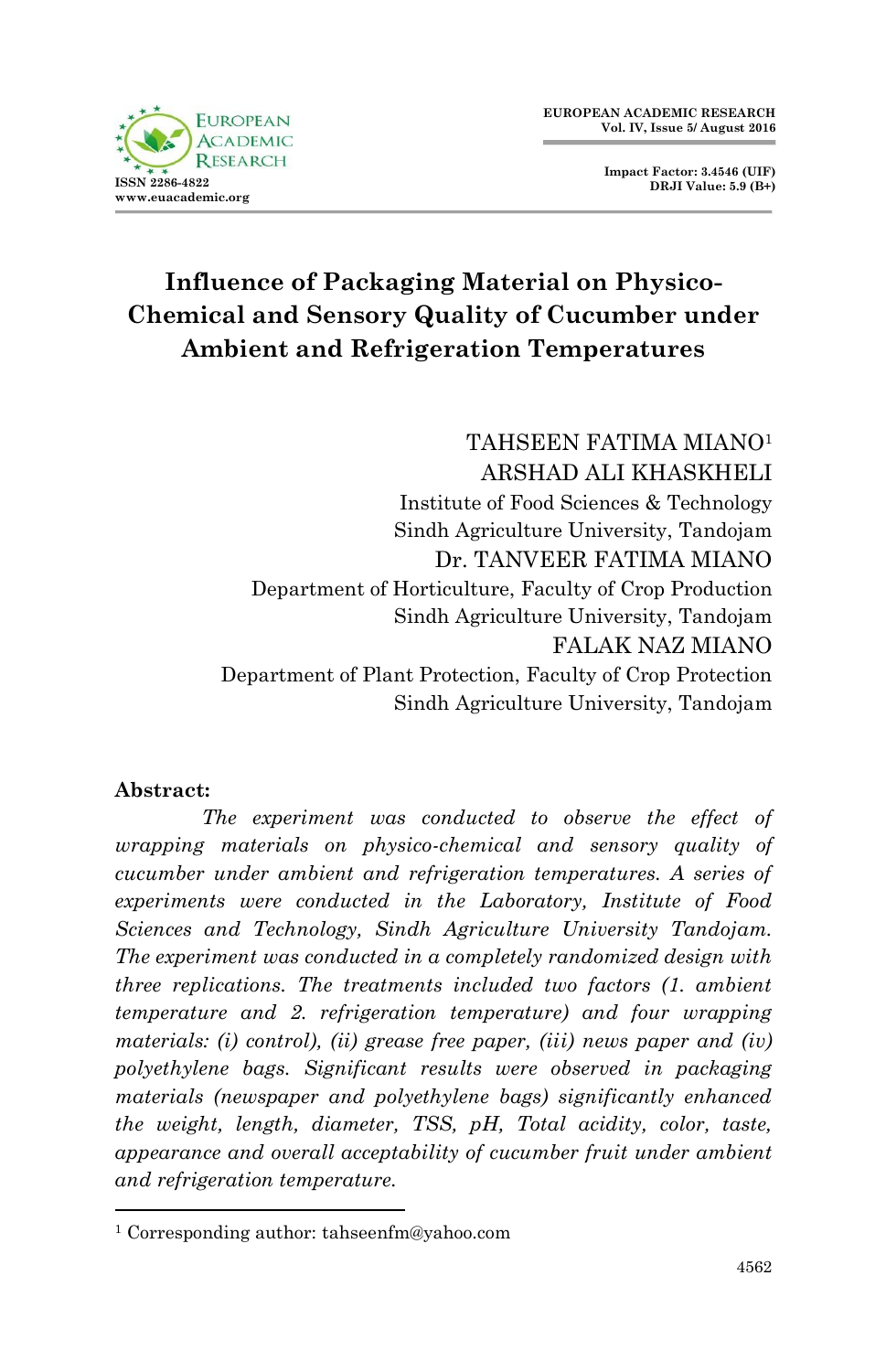**Key words:** Shelf life, storage, physico-chemical, packaging materials, temperatures*.*

## **1. INTRODUCTION:**

Cucumber (*Cucumis sativus*), belongs to family Cucurbitaceae. It is now cultivated in the tropics and subtropics of the world and is popular vegetable crop. (Wikipedia,2014). At the present time, many tremendous market supplies uses polyethylene bags to wrap the cucumber accordingly to their weight, to preserve them in good form in addition in when it reaches to the consumer should be in fresh and wholesome form. Packaging materials have direct contact to the packaging qualities of cucumber (Diagno *et al.,* 2013). Cucumber is eaten as fresh or raw (Funamoto *et al.,* 2002). After picking cucumber loss their quality gradually owing to the cell destruction and color variations cucumbers and its shelf life is limited to 2-3 days devoid of packaging changes in peel color of cucumber fruit as the enzymatic process and effect of temperature. By use of different types of packaging shelf life of cucumber can be prolonged (Deell *et al.,* 2000). Packaging can markedly control physiological deterioration and reducing weight loss. Packing can create modified gas atmospheres around the product which inhibit respiration. Sealing of cucumber in polyethylene film packages extended the length of time until ripening (Hobson, 2002).Commercially cucumbers retained at different temperature for storage at refrigeration or cold storage (16-20C) and at room temperature of  $(28-30^{\circ}C)$  therefore, the fruit are enfolded into different low density polyethylene films which reduces the shrinkage of fruits and also reduces fruit weight loss. Use of packages films maintain fruits quality attributes. In room temperature cucumber can decrease their shelf life about 10-12 days. Picking of cucumbers were started when they are physiologically developed for this sometime usually growers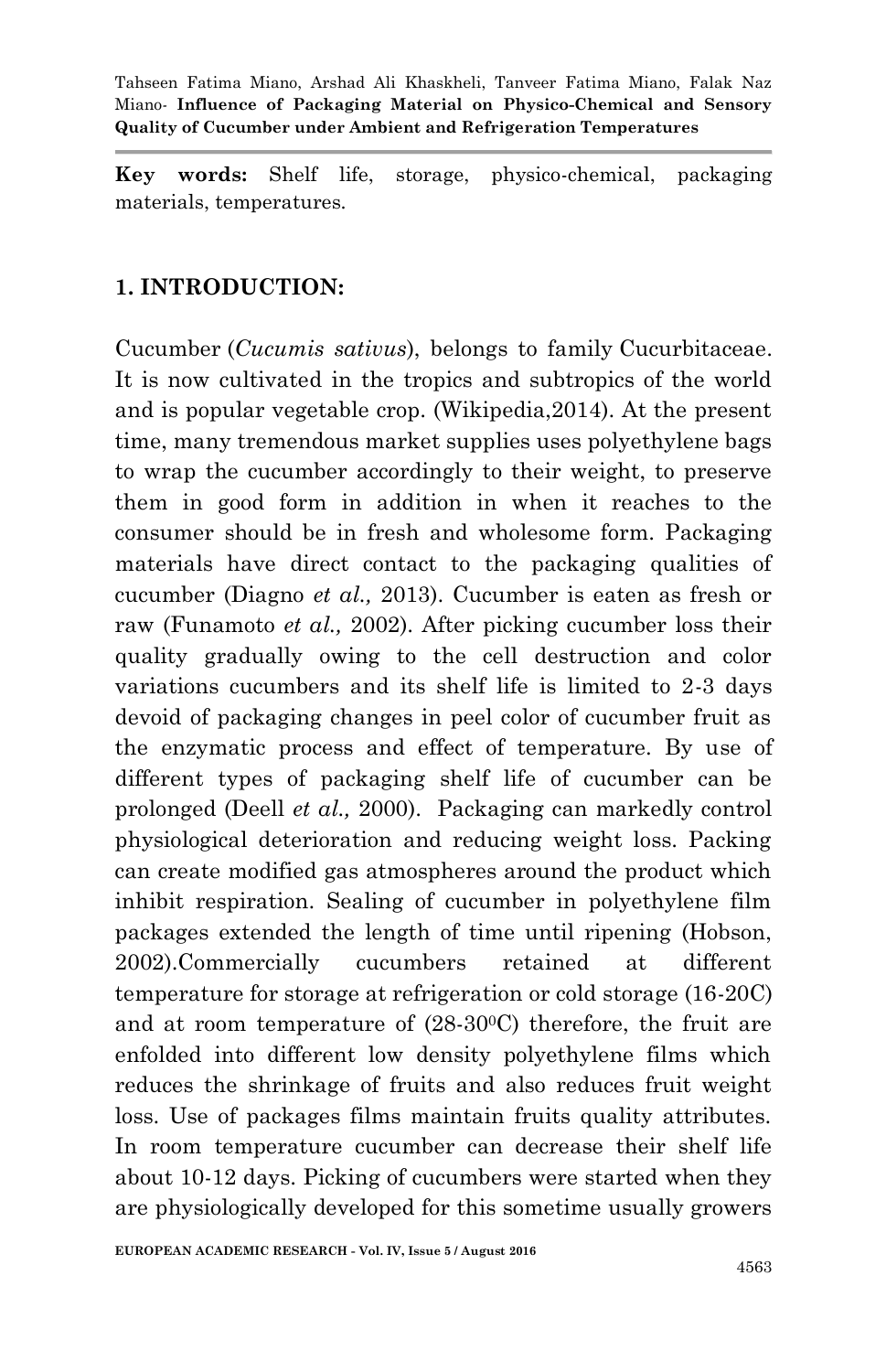use waxing treatment to control rate of transpiration and evaporation which reduces metabolic activities which takes place very rapidly (Kader, 2003). Shelf life of cucumber can be improved by storage them whole and unpeeled in plastic bags in the vegetables drawer in the refrigerator. Cumbers fruit are more nutritious they contain different types of nutrient such as vitamin k, minerals. They are also a very good source of the panthenic acid. They are also a good source of potassium, copper, manganese, phosphorus, vitamin B1magnesium, vitamin C biolinand. They also contains important health promoting mineral silica (Shetty *et al.,* 2005).

# **2. MATERIALS AND METHODS:**

The fresh cucumbers were randomly collected from local market of Tandojam. The samples were wrapped in different packing materials and stored at ambient and refrigeration temperatures  $(12^{\circ}C)$ . To observe the effect of wrapping materials on physicochemical and sensory quality of cucumber changes at ambient and refrigeration temperatures. A series of experiments were conducted in the Laboratory, Institute of Food Sciences and Technology, Sindh Agriculture University Tandojam. The experiment was conducted in a completely randomized design with three replications. The treatments included two factors (1. Ambient temperature and 2. Refrigeration temperature) and four wrapping materials: (i) Control), (ii) Grease free paper, (iii) Newspaper and (iv) Polyethylene bags.

# **2. PHYSICAL ANALYSIS**

**2.1. Fresh weight of cucumber (g):** Initial weight of cucumber was recorded on the digital weighing machine.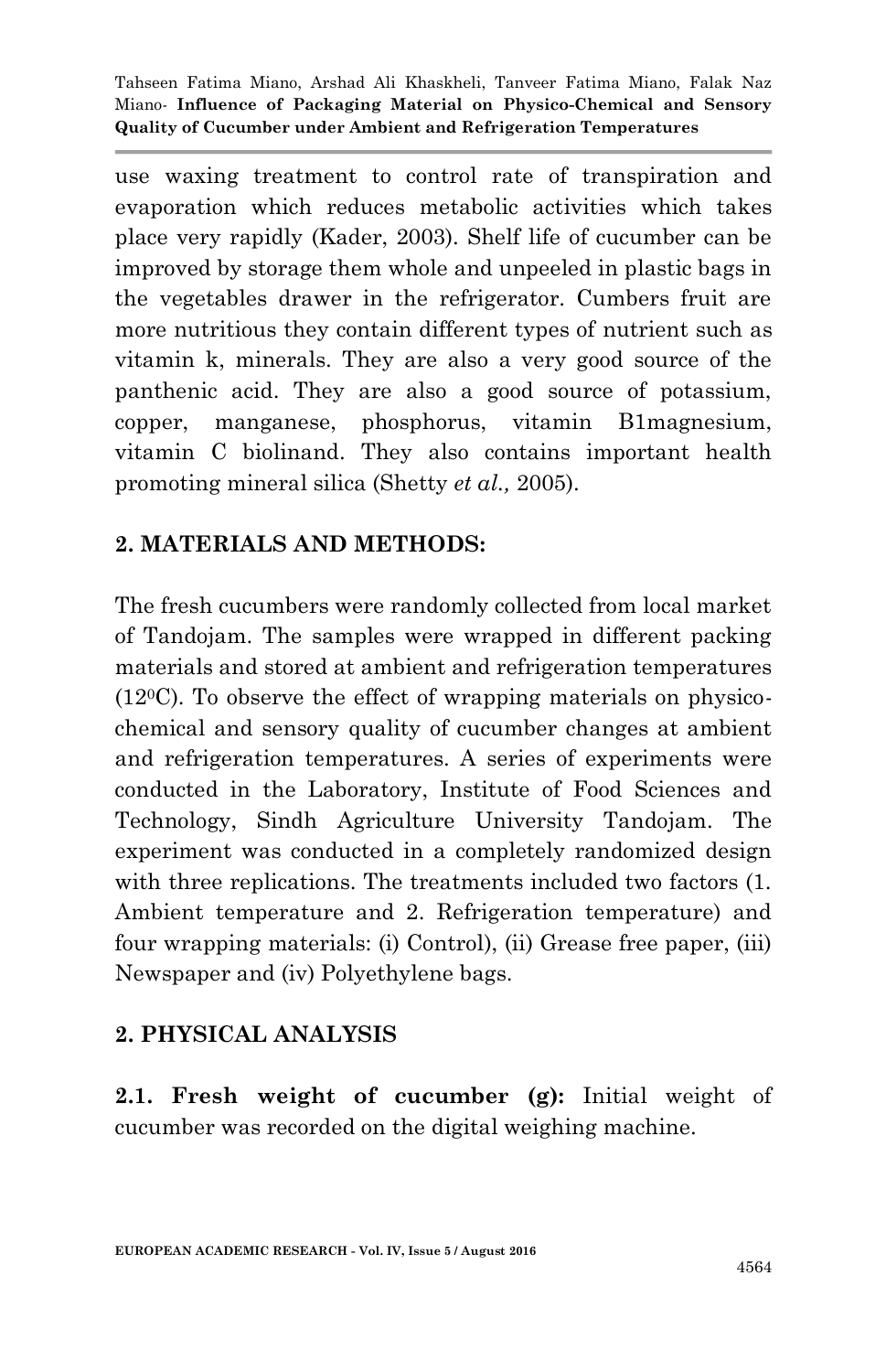**2.2. Length of cucumber (cm):** Length of cucumber was measured by using Vernier caliper.

**2.3. Diameter of cucumber (cm):** Diameter of cucumber was examined by using Vernier caliper.

**2.4. Chemical analysis:** The samples were analyzed for different chemical parameters as per the procedures and methods given below.

**2.5. Moisture content (%):**The moisture content of samples was determined by using the procedure described in AOAC (2000), method No.44-15A. Two gram sample was weighed and also weighed the empty moisture dish .Sample was placed in oven at 130c for an hour. After that removed the sample from oven and placed in desiccator for cooling about 25minutes and weighed the sample. Moisture %age was calculated by using the following formula:

> M  $\mathbf I$ sample wt  $\times$

**2.6. Ash content (%):** The ash content of samples was determined by the procedure as described by AOAC (2000), method No.08-01. Washed and clean crucibles were dried in hot air oven at 105c for 60 minutes then weighed the empty crucibles  $(W_1)$ . A well mixed sample of 3 grams were taken into crucibles as  $W_2$ . Crucibles were placed in muffle furnace at  $550c$ for 16 hours. Afterward crucibles were cooled in desiccator and weighed as W3. The following formula was used to calculate the ash content:

$$
\mathrm{Ash} \ \% \ = \frac{\mathrm{W3-W1}}{\mathrm{W2}} \ \times 100
$$

**EUROPEAN ACADEMIC RESEARCH - Vol. IV, Issue 5 / August 2016**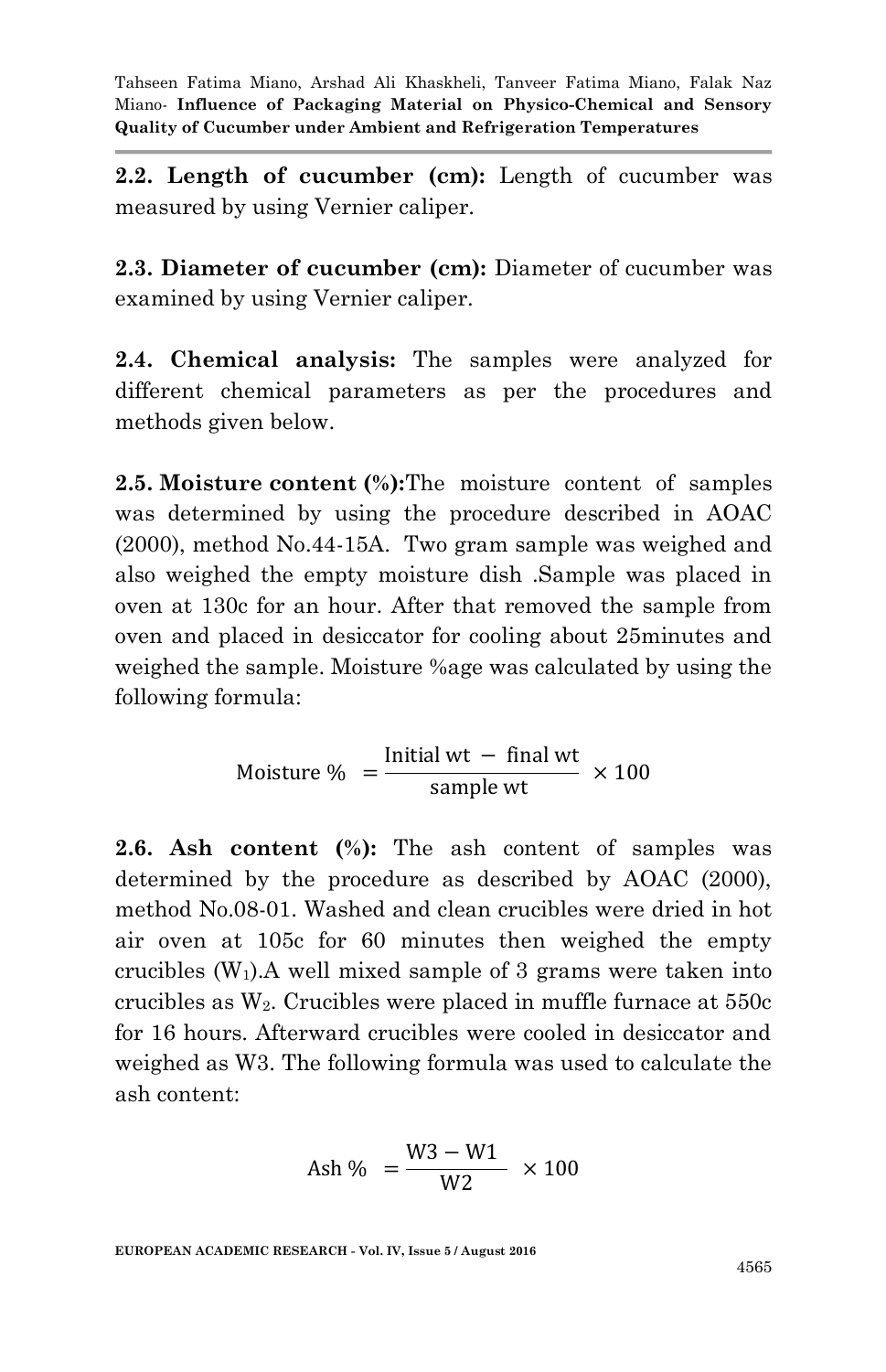**2.7. Total soluble solids:** The lactose content was determined by subtracting the sum of percent of fat, protein and ash content from that of total solids content of cucumber.

**2.8. pH:** pH value of samples were examined according the method as reported by (Ockerman,1985), sample (10g) homogenized in distilled water (90 ml) was transferred into the beaker and electrode along with temperature probe was inserted to sample. The constant reading appeared on pH meter base was noted and recorded as pH value of cucumber.

**2.9. Total acidity (%):** Acidity percentage was determined according to the method as described by Association of Official Analytical Chemists (AOAC, 2000). In brief 9 ml sample of each cucumber was taken in a conical flask (each in duplicate batches), and 3 drops of phenolphthalein (Indicator) was added. Thereafter, it was titrated with N/10 NaOH solution using titration kit. The volume of alkali used was noted on the burrete and calculation was made by putting it in following formula:

$$
Titratable acidity % = \frac{Quantity of N/10 NaOH used ×0.009}{Volume of cucumber sample used} ×100
$$

**2.10. Specific gravity:** Specific gravity of cucumber samples were determined by the method as described by AOAC (2000) using pycnometer. Briefly, the density of the cucumber was measured against the density of the water (standard). The empty weight of pycnometer was obtained and then filled with distilled water (at 20<sup>o</sup>C) and weighed. Similarly, each cucumber sample was filled in the pycnometer and weighed at same temperature. Samples were analyzed in duplicate batches. Then specific gravity was calculated by using following formula: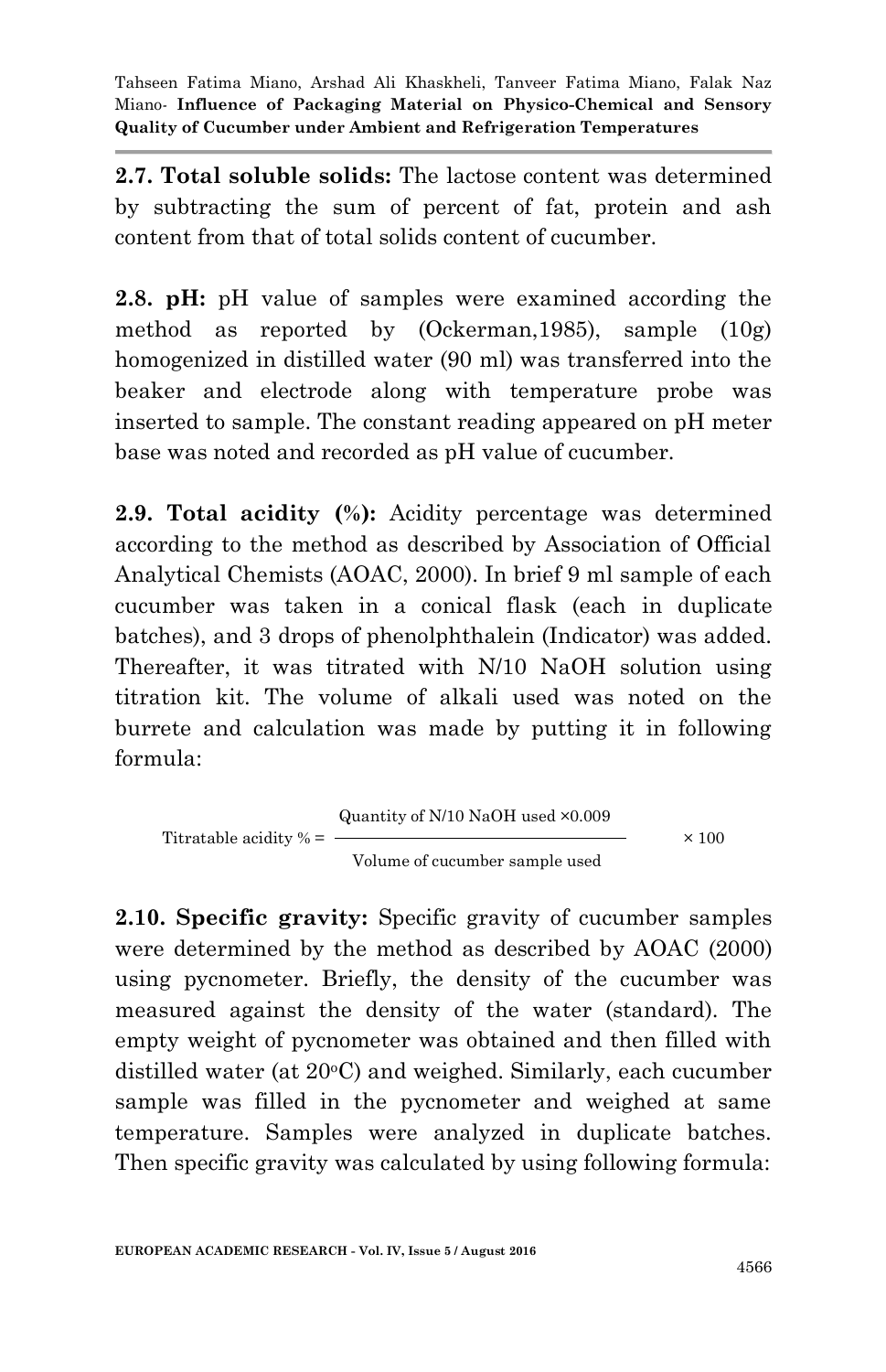Weight of cucumber sample

Specific gravity  $=$   $-$ 

Weight of distilled water

#### **3. SENSORY EVALUATION:**

The sensory evaluation of samples was carried out by the panel of 10 judges for various attributes i.e. colour, taste, flavour, texture and overall acceptability by a nine point hedonic scale (representing number as 1the most unacceptable while 9 indicated highly acceptable) as described by Amerine *et al*., (1965).

#### **4. RESULTS**

**4.1. Weight of cucumber (g):** The results shows that maximum weight of cucumber (129.17 g) was noted where the cucumber packed in polyethylene bags under refrigeration temperature (12<sup>o</sup>C). The minimum weight of cucumber (85.16 g) was recorded under newspaper packing material stored at refrigeration temperature  $(12^{\circ}C)$ . The result further indicates that cucumber fruit achieved maximum weight when packed in polyethylene bags under refrigeration temperature as compared to news paper, grease free paper and control.

| weight of cucumber. |             |        |                  |        |         |         |            |  |  |
|---------------------|-------------|--------|------------------|--------|---------|---------|------------|--|--|
| Packing             |             |        | Days of interval |        |         |         |            |  |  |
| materials           | Temperature | 0 day  | 3 day            | 8 days | 12 days | 16 days | Mean       |  |  |
| $P_1$               | $T_1$       | 135.83 | 130.00           | 123.33 | 107.50  |         | 124.17 b   |  |  |
|                     | $T_{2}$     | 117.50 | 99.16            | 85.00  | 78.16   | 72.50   | 90.46 f    |  |  |
| $P_2$               | $T_1$       | 122.50 | 117.50           | 110.50 | 90.50   |         | $110.25$ d |  |  |
|                     | $T_2$       | 127.50 | 113.33           | 102.50 | 96.66   | 92.33   | 106.46e    |  |  |
| $P_3$               | $T_1$       | 139.17 | 132.50           | 125.00 | 119.83  |         | 129.13a    |  |  |
|                     | $T_{2}$     | 109.17 | 94.16            | 84.16  | 75.00   | 63.33   | 85.16g     |  |  |
| $P_4$               | $T_1$       | 121.67 | 121.67           | 119.50 | 116.50  |         | 119.84 с   |  |  |
|                     | T2          | 132.50 | 132.50           | 132.50 | 126.67  | 121.67  | 129.17 a   |  |  |
| $SE_{\pm}$          |             | 8.1585 |                  |        |         |         |            |  |  |
| LSD 0.05%           |             | 16.076 |                  |        |         |         |            |  |  |

**Table-1: Effect of wrapping materials at various temperatures on weight of cucumber.**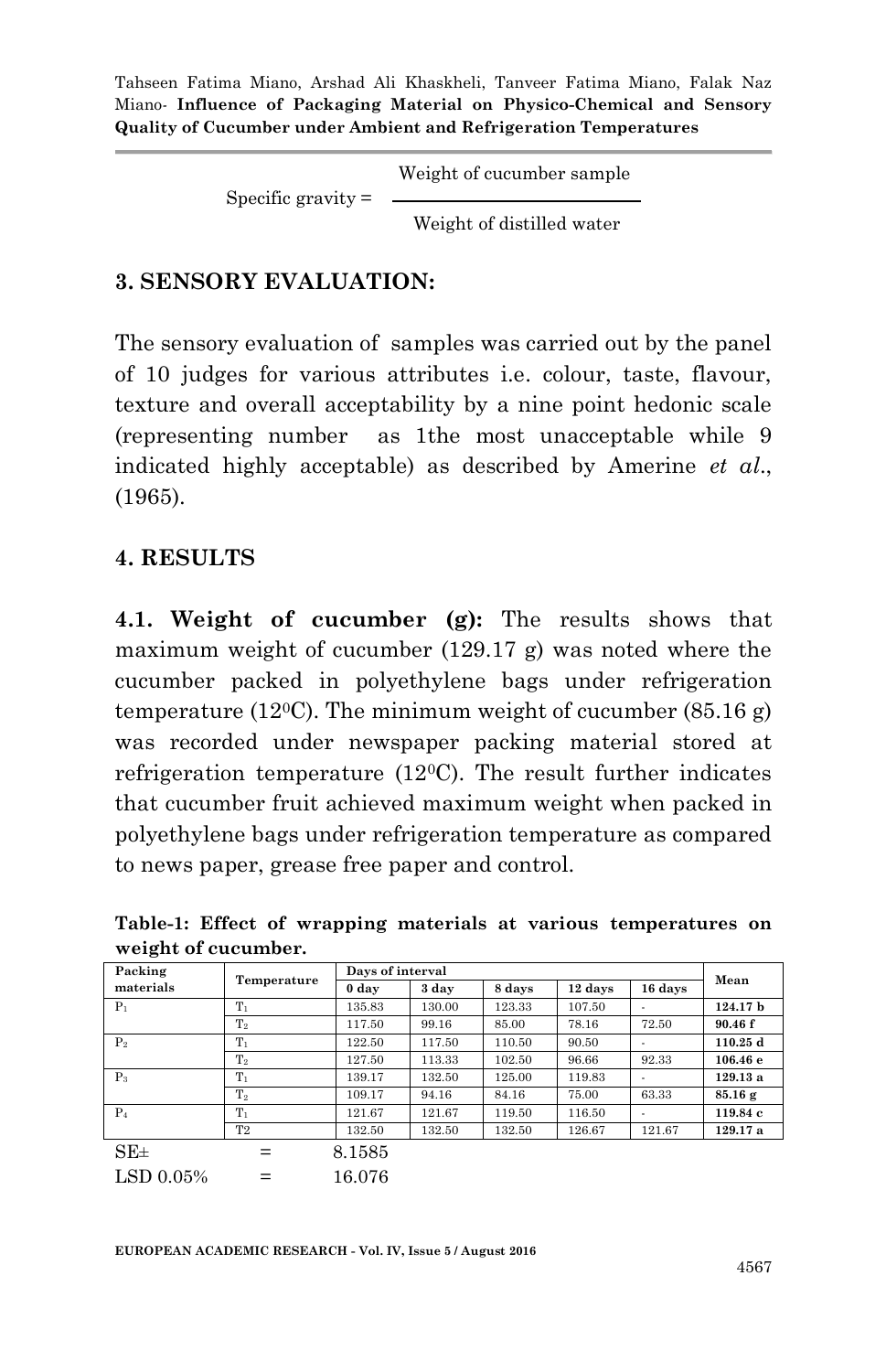$P_1$ = Control;  $P_2$ = Grease free;  $P_3$ = Newspaper;  $P_4$ = Polyethylene bag T<sub>1</sub>= Ambient temperature (18 $\pm$ 2<sup>0</sup>C); T<sub>2</sub>= Refrigeration temperature (12<sup>0</sup>C)

**4.2. Length of cucumber (cm):** The data pertaining to the length of cucumber fruit indicates that maximum length of cucumber (18.67 cm) was noted where the cucumber packed in polyethylene bags under ambient temperature (18±20C). The minimum length of cucumber (18.64 cm) was recorded for news paper under ambient temperature  $(18\pm20)$ . It was observed that cucumber fruit reaching maximum length when packed in polyethylene bags under ambient temperature as compared to news paper, grease free paper and control.

| Table-2 Effect of wrapping materials at various temperature on |  |  |  |  |
|----------------------------------------------------------------|--|--|--|--|
| length of cucumber.                                            |  |  |  |  |

| Packing        |                | Days of interval |       |        |         |         | Mean               |
|----------------|----------------|------------------|-------|--------|---------|---------|--------------------|
| materials      | Temperature    | 0 day            | 3 day | 8 days | 12 days | 16 days |                    |
| $P_1$          | $T_1$          | 17.85            | 17.26 | 16.58  | 16.01   |         | 16.93 d            |
|                | $\rm T_2$      | 18.50            | 18.08 | 18.00  | 17.71   | 17.43   | 17.94c             |
| P <sub>2</sub> | $T_1$          | 18.88            | 18.46 | 17.95  | 17.45   |         | 18.19 <sub>b</sub> |
|                | T <sub>2</sub> | 18.33            | 17.96 | 17.58  | 17.23   | 16.75   | 17.57c             |
| $P_3$          | $T_1$          | 17.66            | 17.33 | 16.45  | 15.90   |         | 16.84 d            |
|                | $\rm T_2$      | 19.93            | 19.88 | 19.60  | 19.28   | 18.90   | 19.52a             |
| $P_4$          | $T_1$          | 18.85            | 18.80 | 18.61  | 18.40   |         | 18.67 <sub>b</sub> |
|                | T2             | 17.50            | 17.50 | 17.33  | 17.26   | 17.00   | 17.32c             |
| $SE\pm$        | $=$            | 0.9521           |       |        |         |         |                    |
| LSD 0.05%      |                | 1.8760           |       |        |         |         |                    |

 $P_1$ = Control;  $P_2$ = Grease free;  $P_3$ = Newspaper;  $P_4$ = Polyethylene bag  $T_1$ = Ambient temperature (18±2<sup>o</sup>C);  $T_2$ = Refrigeration temperature (12<sup>o</sup>C)

**4.3. Diameter of cucumber (cm):** The data indicated that maximum diameter of cucumber (11.19 cm) were noted where the cucumber kept at control and minimum diameter of cucumber (10.03 cm) were recorded where the fruits packed in news paper under ambient temperature  $(18\pm20)$ . The result concluded that cucumber fruit attain maximum diameter when the fruit were kept at control and minimum diameter of fruit recorded on newspaper under ambient temperature as compared to grease free paper and polyethylene bags.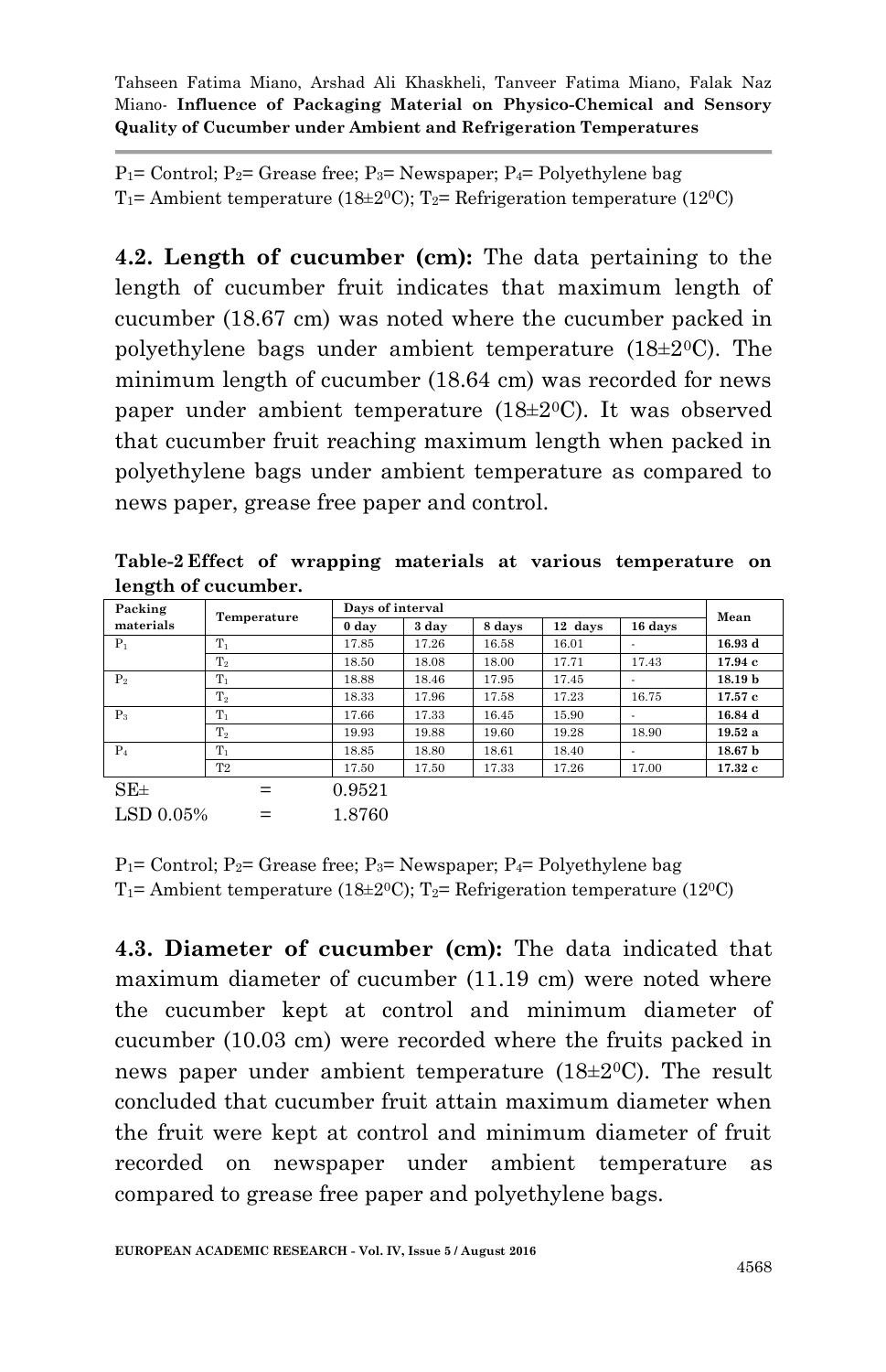| Packing               |             | Days of interval |       |        |         |                          |                    |  |
|-----------------------|-------------|------------------|-------|--------|---------|--------------------------|--------------------|--|
| materials             | Temperature | 0 day            | 3 day | 8 days | 12 days | 16 days                  | Mean               |  |
| $P_1$                 | $T_1$       | 11.21            | 10.85 | 10.55  | 10.28   |                          | 10.72 <sub>b</sub> |  |
|                       | $T_2$       | 11.46            | 11.43 | 11.23  | 11.01   | 10.80                    | 11.19a             |  |
| P <sub>2</sub>        | $T_1$       | 10.85            | 10.76 | 10.43  | 10.18   |                          | 10.56c             |  |
|                       | $T_2$       | 11.10            | 11.05 | 10.76  | 10.33   | 10.05                    | 10.66 <sub>b</sub> |  |
| $P_3$                 | $T_1$       | 10.33            | 10.25 | 9.88   | 9.66    |                          | 10.03 <sub>d</sub> |  |
|                       | $T_2$       | 11.31            | 10.08 | 10.71  | 10.45   | 10.23                    | 10.56c             |  |
| $P_4$                 | $T_1$       | 11.07            | 11.00 | 10.96  | 10.71   | $\overline{\phantom{0}}$ | 10.94 <sub>b</sub> |  |
|                       | T2          | 11.08            | 10.88 | 10.41  | 10.20   | 9.93                     | 10.50c             |  |
| $SE\pm$               |             | 0.5550           |       |        |         |                          |                    |  |
| $\mathrm{LSD}~0.05\%$ | $=$         | 1.0936           |       |        |         |                          |                    |  |

**Table-3 Effect of wrapping materials at various temperature on diameter of cucumber.**

 $P_1$ = Control;  $P_2$ = Grease free;  $P_3$ = Newspaper;  $P_4$ = Polyethylene bag  $T_1$ = Ambient temperature (18±2<sup>0</sup>C);  $T_2$ = Refrigeration temperature (12<sup>0</sup>C)

#### **4.2.1. Chemical analysis of cucumber**

#### **4.2.2. Moisture content (%)**

The results showed that the maximum moisture content (74.07%) was determined when cucumber fruit was kept at control; while the minimum moisture content (68.01%) were recorded when the fruits packed in grease free paper under refrigeration temperature (120C). Results further indicates that moisture content of cucumber was greater in control followed packing materials (grease free paper, news paper and polyethylene bags) at ambient and refrigeration temperatures.

**Table-4 Effect of wrapping materials at various temperature on moisture content of cucumber.**

| Packing        |                |        | Days of interval |        |         |                          |         |  |  |
|----------------|----------------|--------|------------------|--------|---------|--------------------------|---------|--|--|
| materials      | Temperature    | 0 day  | 3 day            | 8 days | 12 days | 16 days                  | Mean    |  |  |
| $P_1$          | $T_1$          | 76.25  | 74.48            | 72.38  | 70.50   | $\overline{\phantom{a}}$ | 73.40a  |  |  |
|                | $\rm T_2$      | 80.21  | 74.17            | 73.28  | 72.29   | 70.38                    | 74.07 a |  |  |
| P <sub>2</sub> | $T_1$          | 76.27  | 74.56            | 72.53  | 70.30   |                          | 73.42a  |  |  |
|                | $\rm T_2$      | 70.50  | 68.44            | 67.41  | 67.23   | 66.49                    | 68.01 c |  |  |
| $P_3$          | $T_1$          | 76.32  | 74.40            | 72.46  | 71.29   | $\overline{\phantom{a}}$ | 73.62a  |  |  |
|                | $\rm T_2$      | 76.24  | 74.48            | 74.29  | 72.20   | 70.17                    | 73.48a  |  |  |
| $P_4$          | $T_1$          | 76.22  | 74.68            | 72.49  | 70.41   | $\overline{\phantom{a}}$ | 73.45a  |  |  |
|                | T <sub>2</sub> | 72.20  | 71.38            | 70.47  | 70.23   | 69.24                    | 70.70 b |  |  |
| $SE\pm$        |                | 3.7364 |                  |        |         |                          |         |  |  |

 $LSD 0.05\% = 7.3622$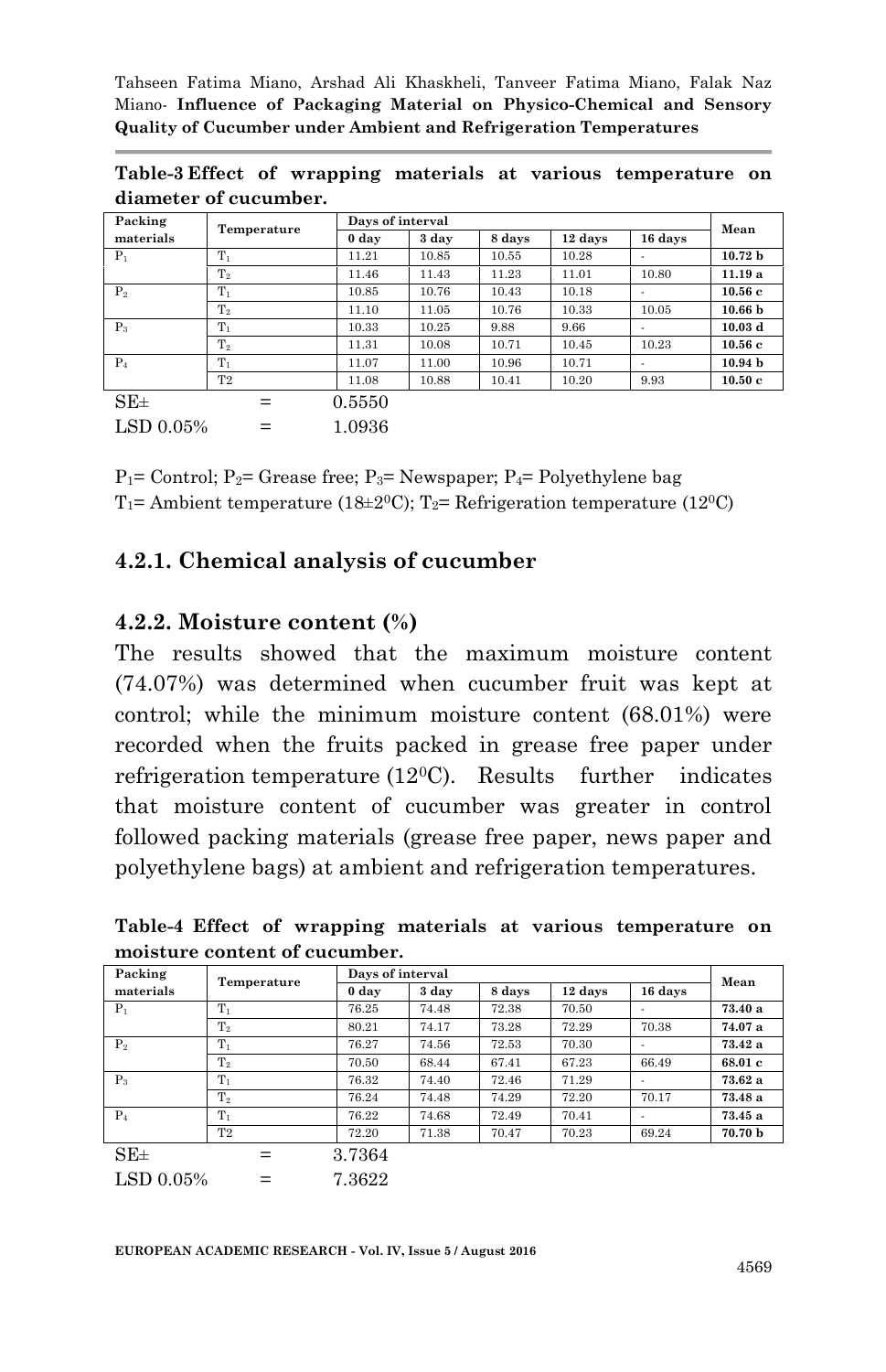$P_1$ = Control;  $P_2$ = Grease free;  $P_3$ = Newspaper;  $P_4$ = Polyethylene bag T<sub>1</sub>= Ambient temperature (18 $\pm$ 2<sup>0</sup>C); T<sub>2</sub>= Refrigeration temperature (12<sup>0</sup>C)

**4.2.3. Ash content:** The data indicated that maximum ash content of cucumber (0.90%) were noted where the cucumber kept in control and minimum ash content of cucumber (0.0.71%) were recorded where the fruits packed in grease free paper under ambient temperature (18 $\pm$ 2<sup>0</sup>C). The result concluded that cucumber fruit with greater ash content was recorded in control group as compared to grease free paper, polyethylene bags and news paper.

**Table-5: Effect of wrapping materials at various temperature on ash content of cucumber.**

| Packing      |             |                  | Days of interval |        |         |         |                   |  |
|--------------|-------------|------------------|------------------|--------|---------|---------|-------------------|--|
| materials    | Temperature | 0 <sub>day</sub> | 3 day            | 8 days | 12 days | 16 days | Mean              |  |
| $P_1$        | $T_1$       | 0.86             | 0.80             | 0.94   | 0.98    | 0.86    | 0.71 <sub>b</sub> |  |
|              | $T_{2}$     | 0.93             | 0.90             | 0.89   | 0.85    | 0.96    | 0.90a             |  |
| $P_2$        | $T_1$       | 0.92             | 0.97             | 0.74   | 0.95    | 0.92    | 0.71 <sub>b</sub> |  |
|              | $T_{2}$     | 0.88             | 0.85             | 0.88   | 0.84    | 0.94    | 0.87a             |  |
| $P_3$        | $T_1$       | 0.96             | 0.95             | 0.96   | 0.94    | 0.96    | 0.76 <sub>b</sub> |  |
|              | $\rm T_2$   | 0.86             | 0.93             | 0.95   | 0.94    | 0.97    | 0.92a             |  |
| $P_4$        | $T_1$       | 0.96             | 0.94             | 0.96   | 0.94    | 0.96    | 0.75 <sub>b</sub> |  |
|              | T2          | 0.85             | 0.93             |        | 0.89    | 0.91    | 0.88a             |  |
| $SE_{\pm}$   |             | 0.0539           |                  |        |         |         |                   |  |
| LSD $0.05\%$ |             | 0.1062           |                  |        |         |         |                   |  |

 $P_1$ = Control;  $P_2$ = Grease free;  $P_3$ = Newspaper;  $P_4$ = Polyethylene bag T<sub>1</sub>= Ambient temperature (18 $\pm$ 2<sup>0</sup>C); T<sub>2</sub>= Refrigeration temperature (12<sup>0</sup>C)

**4.2.4. TSS content:** The data indicated that maximum TSS content of cucumber (22.14%) were noted where the cucumber packed in news paper under refrigeration temperature (120C) and minimum TSS content of cucumber (14.75%) were recorded where the fruits kept in polyethylene bags under ambient temperature (18 $\pm$ 2<sup>0</sup>C). The result concluded that cucumber fruit with higher TSS content were noted when the fruit was packed in news paper under refrigeration temperature compared to grease free paper and newspaper.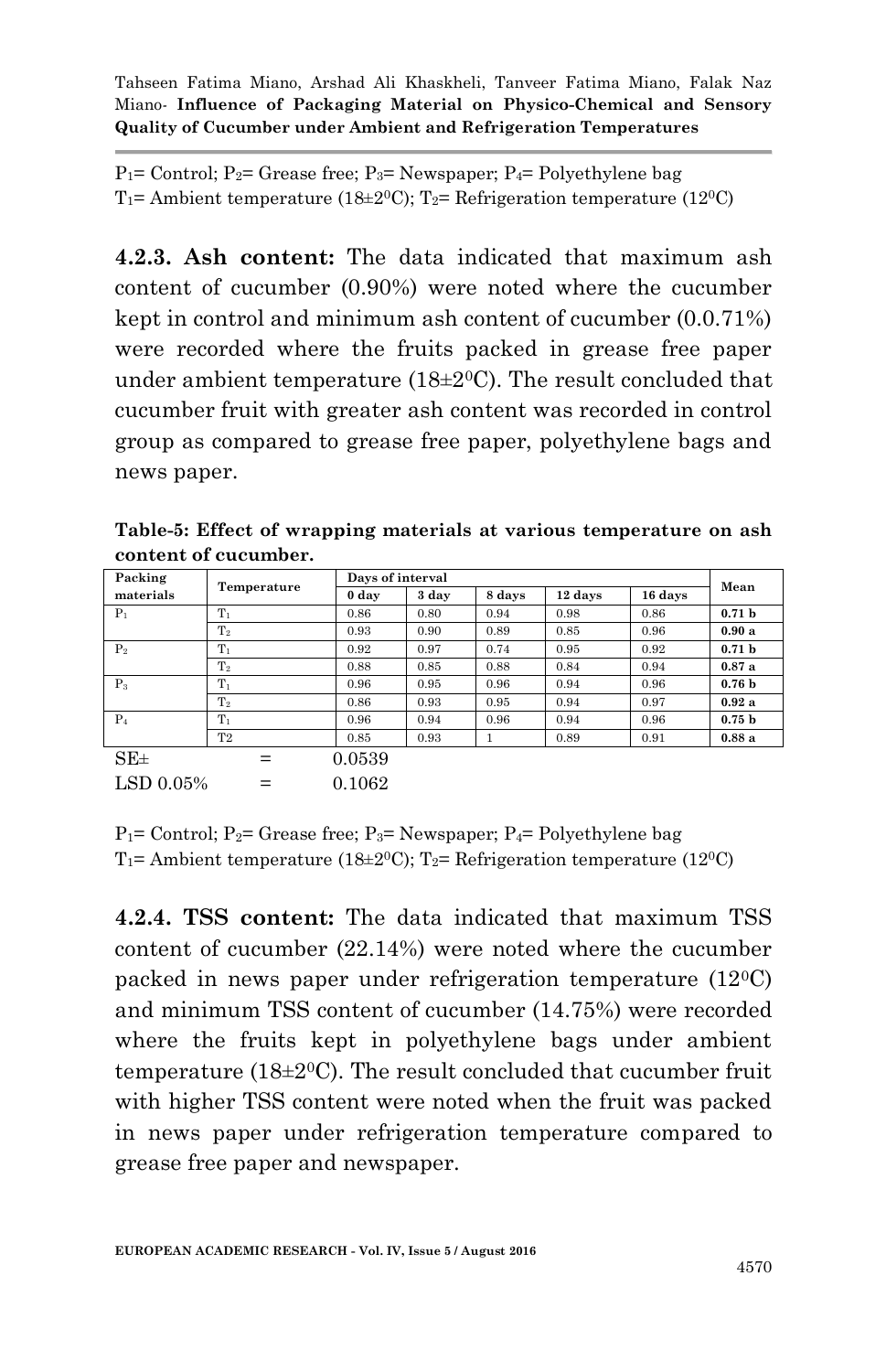| Packing        | Temperature |        | Days of interval |        |         |                          |                    |  |
|----------------|-------------|--------|------------------|--------|---------|--------------------------|--------------------|--|
| materials      |             | 0 day  | 3 day            | 8 days | 12 days | 16 days                  | Mean               |  |
| $P_1$          | $T_1$       | 2.85   | 3.26             | 5.06   | 5.21    |                          | 16.38c             |  |
|                | $T_2$       | 2.87   | 3.47             | 4.22   | 4.97    | 5.80                     | 21.33a             |  |
| P <sub>2</sub> | $T_1$       | 2.89   | 3.98             | 4.90   | 5.05    |                          | 16.82c             |  |
|                | $T_2$       | 2.85   | 3.35             | 4.31   | 4.96    | 5.69                     | 21.16a             |  |
| $P_3$          | $T_1$       | 2.88   | 3.36             | 4.65   | 5.25    |                          | 16.14c             |  |
|                | $T_2$       | 2.85   | 3.60             | 4.63   | 5.19    | 5.87                     | 22.14a             |  |
| $P_4$          | $T_1$       | 2.86   | 3.55             | 4.00   | 4.34    | $\overline{\phantom{a}}$ | 14.75 d            |  |
|                | T2          | 2.83   | 3.10             | 3.90   | 4.47    | 5.10                     | 19.40 <sub>b</sub> |  |
| $SE_{\pm}$     | $=$         | 0.3560 |                  |        |         |                          |                    |  |
| LSD 0.05%      |             | 0.7015 |                  |        |         |                          |                    |  |

**Table-6 Effect of wrapping materials at various temperature on TSS of cucumber.**

 $P_1$ = Control;  $P_2$ = Grease free;  $P_3$ = Newspaper;  $P_4$ = Polyethylene bag  $T_1$ = Ambient temperature (18±2<sup>0</sup>C);  $T_2$ = Refrigeration temperature (12<sup>0</sup>C)

**4.2.5. pH value:** The results showed that maximum pH value of cucumber (6.45) were noted where the cucumber fruit were kept at polyethylene bag under refrigeration temperature  $(18\pm20)$  and minimum pH value of cucumber  $(6.05)$  were recorded where the fruits packed in grease free paper under ambient temperature  $(18\pm2\degree C)$ . The result further demonstrated that pH value of cucumber fruit reaching maximum level when kept at polyethylene bags under refrigeration temperature and minimum pH value was observed when the fruits packed in grease free paper under ambient temperature.

| Packing        |                |                  | Days of interval |        |         |                          |       |  |  |
|----------------|----------------|------------------|------------------|--------|---------|--------------------------|-------|--|--|
| materials      | Temperature    | 0 <sub>day</sub> | 3 day            | 8 days | 12 days | 16 days                  | Mean  |  |  |
| $P_1$          | $T_1$          | 6.11             | 6.30             | 6.37   | 6.85    |                          | 6.41a |  |  |
|                | $\rm T_2$      | 6.21             | 6.27             | 6.39   | 6.61    | 6.75                     | 6.40a |  |  |
| P <sub>2</sub> | $T_1$          | 6.18             | 6.21             | 6.10   | 5.70    | $\blacksquare$           | 6.05a |  |  |
|                | $\rm T_2$      | 6.11             | 6.21             | 6.36   | 6.51    | 6.69                     | 6.38a |  |  |
| $P_3$          | $T_1$          | 6.51             | 6.22             | 5.93   | 5.55    | $\overline{\phantom{a}}$ | 6.05a |  |  |
|                | $\rm T_2$      | 6.05             | 6.17             | 6.40   | 6.58    | 6.79                     | 6.40a |  |  |
| $P_4$          | $T_1$          | 6.77             | 6.28             | 5.99   | 5.72    |                          | 6.19a |  |  |
|                | T <sub>2</sub> | 6.12             | 6.31             | 6.44   | 6.61    | 6.78                     | 6.45a |  |  |
| $SE\pm$        | $=$            | 0.3560           |                  |        |         |                          |       |  |  |

**Table-7: Effect of wrapping materials at various temperature on pH of cucumber.**

 $LSD\ 0.05\% = 0.7015$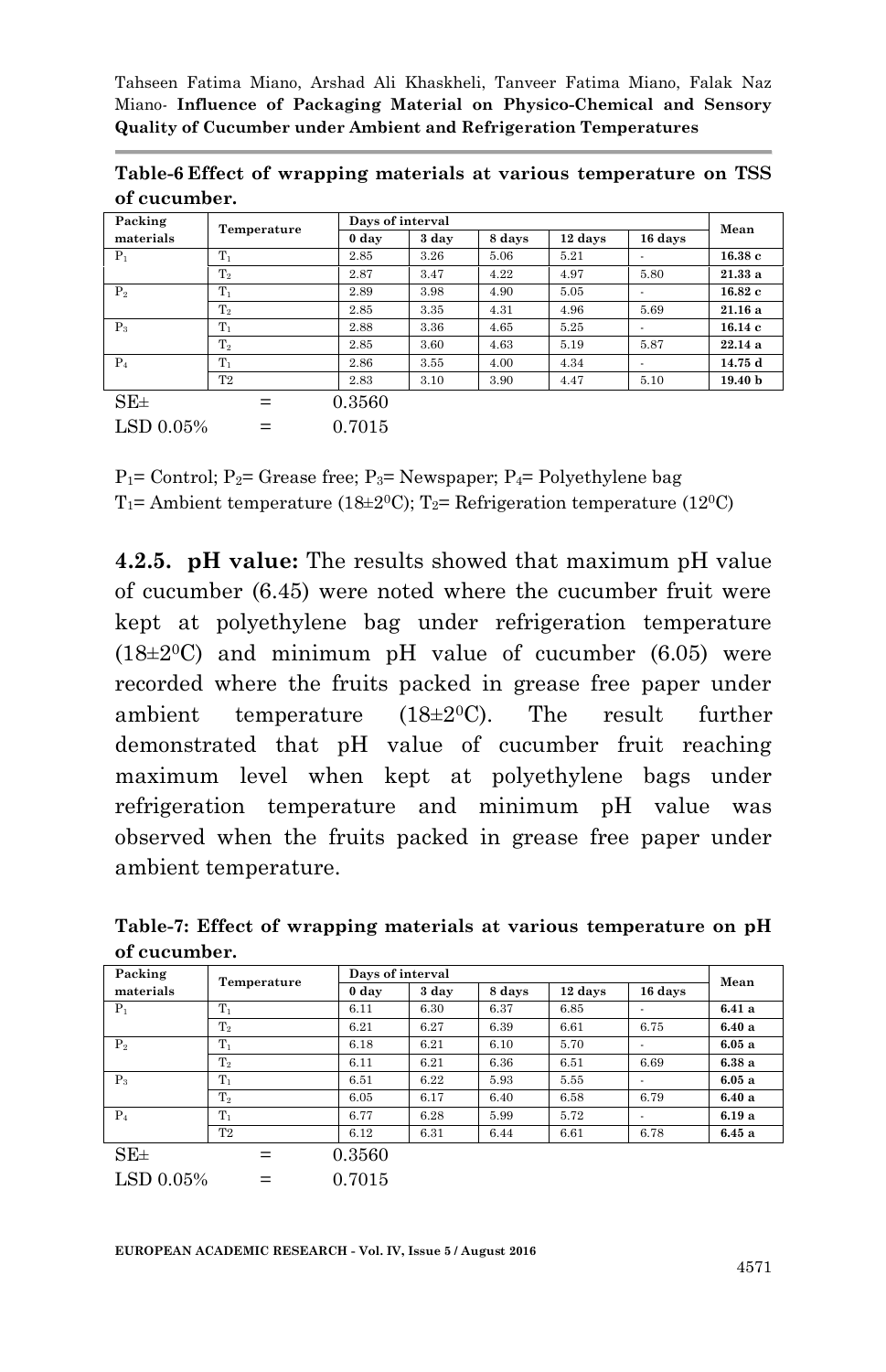$P_1$ = Control;  $P_2$ = Grease free;  $P_3$ = Newspaper;  $P_4$ = Polyethylene bag T<sub>1</sub>= Ambient temperature (18 $\pm$ 2<sup>0</sup>C); T<sub>2</sub>= Refrigeration temperature (12<sup>0</sup>C)

**4.2.6. Total acidity (%):** The data indicated that maximum total acidity of cucumber (0.08%) were noted where the cucumber fruit were wrapped in control under both ambient and refrigeration temperature  $(18\pm2$ <sup>o</sup>C) and minimum total acidity of cucumber (0.07) were recorded where the fruits packed in grease free paper under ambient and refrigeration temperature (18 $\pm$ 2<sup>0</sup>C). The result further confirmed that total acidity of cucumber fruit getting its maximum level when the fruit kept in control group under ambient and refrigeration temperature. The minimum total acidity of cucumber fruit was examined when the fruit wrapped in grease free paper under ambient and refrigeration temperature.

|           | <u>xwyr of miloof of hawpping individually we have compositive on count</u> |                  |       |        |         |         |       |
|-----------|-----------------------------------------------------------------------------|------------------|-------|--------|---------|---------|-------|
|           | acidity of cucumber.                                                        |                  |       |        |         |         |       |
| Packing   | Temperature                                                                 | Days of interval |       |        |         |         | Mean  |
| materials |                                                                             | 0 day            | 3 day | 8 days | 12 days | 16 days |       |
|           | m                                                                           | 0.08             | 0.08  | 0.08   | 0.08    |         | 0.08a |

**Table-8: Effect of wrapping materials at various temperature on total** 

| Packing    | Temperature    |        | Days of interval |        |         |         |                   |  |  |
|------------|----------------|--------|------------------|--------|---------|---------|-------------------|--|--|
| materials  |                | 0 day  | 3 day            | 8 days | 12 days | 16 days | Mean              |  |  |
| $P_1$      | $T_1$          | 0.08   | 0.08             | 0.08   | 0.08    |         | 0.08a             |  |  |
|            | T <sub>2</sub> | 0.08   | 0.08             | 0.08   | 0.08    | 0.08    | 0.08a             |  |  |
| $P_2$      | $T_1$          | 0.07   | 0.07             | 0.07   | 0.07    |         | 0.07 <sub>b</sub> |  |  |
|            | $\rm T_2$      | 0.07   | 0.07             | 0.07   | 0.07    | 0.07    | 0.07 <sub>b</sub> |  |  |
| $P_3$      | $T_1$          | 0.08   | 0.07             | 0.08   | 0.08    |         | 0.08a             |  |  |
|            | $\rm T_2$      | 0.08   | 0.08             | 0.07   | 0.07    | 0.07    | 0.07 <sub>b</sub> |  |  |
| $P_4$      | $T_{1}$        | 0.08   | 0.08             | 0.08   | 0.08    |         | 0.08a             |  |  |
|            | T <sub>2</sub> | 0.08   | 0.08             | 0.08   | 0.07    | 0.07    | 0.08a             |  |  |
| $SE_{\pm}$ |                | 0.2245 |                  |        |         |         |                   |  |  |
| LSD 0.05%  |                | 0.4424 |                  |        |         |         |                   |  |  |

 $P_1$ = Control;  $P_2$ = Grease free;  $P_3$ = Newspaper;  $P_4$ = Polyethylene bag T<sub>1</sub>= Ambient temperature (18 $\pm$ 2<sup>0</sup>C); T<sub>2</sub>= Refrigeration temperature (12<sup>0</sup>C)

**4.2.7. Specific gravity (%):** The data indicated that maximum specific gravity of cucumber (0.79%) were noted where the cucumber fruit were wrapped in news paper under ambient and refrigeration temperature and minimum specific gravity of cucumber (0.0.77%) were recorded where the fruits packed in control under refrigeration temperature (120C).The result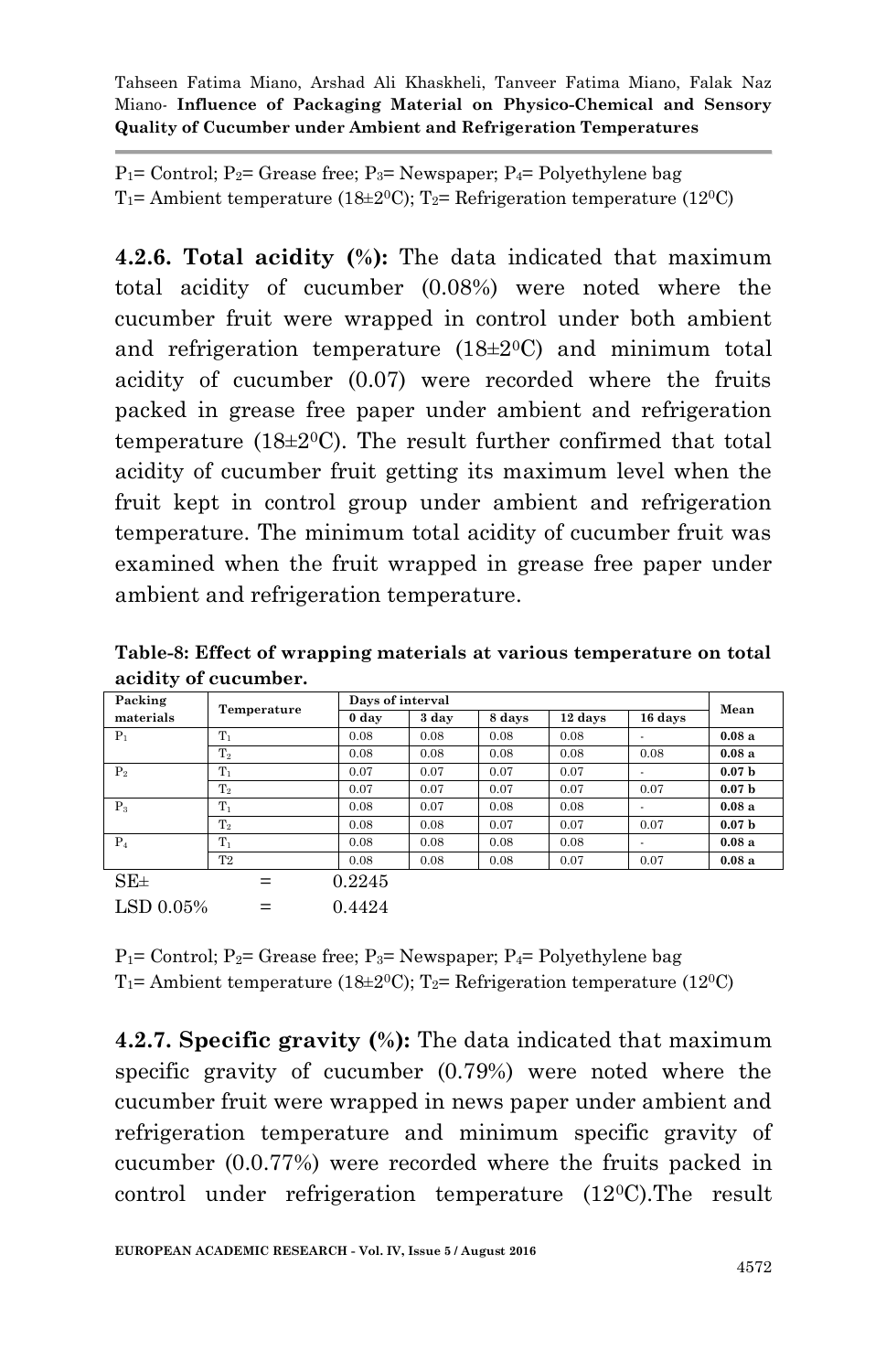additionally incorrigible that cucumber fruits receiving maximum specific gravity when the fruit wrapped in news paper under ambient and refrigeration temperature. Whereas, the fruits getting minimum specific gravity when wrapped in control group.

|  |                               |  | Table-9: Effect of wrapping materials at various temperature on |  |
|--|-------------------------------|--|-----------------------------------------------------------------|--|
|  | specific gravity of cucumber. |  |                                                                 |  |

| Packing   | Temperature    |        | Days of interval |        |         |                          |                   |  |
|-----------|----------------|--------|------------------|--------|---------|--------------------------|-------------------|--|
| materials |                | 0 day  | 3 day            | 8 days | 12 days | 16 days                  | Mean              |  |
| $P_1$     | $T_1$          | 0.81   | 0.76             | 0.79   | 0.75    |                          | 0.78c             |  |
|           | $T_2$          | 0.78   | 0.78             | 0.79   | 0.69    | 0.80                     | 0.77d             |  |
| $P_2$     | $T_1$          | 0.76   | 0.79             | 0.78   | 0.77    | $\overline{\phantom{a}}$ | 0.77d             |  |
|           | $T_{2}$        | 0.77   | 0.76             | 0.77   | 0.78    | 0.79                     | 0.77d             |  |
| $P_3$     | $T_1$          | 0.75   | 0.83             | 0.80   | 0.84    |                          | 0.81a             |  |
|           | $T_2$          | 0.75   | 0.77             | 0.87   | 0.86    | 0.72                     | 0.79 <sub>b</sub> |  |
| $P_4$     | $T_1$          | 0.75   | 0.79             | 0.85   | 0.77    |                          | 0.79 <sub>b</sub> |  |
|           | T <sub>2</sub> | 0.75   | 0.80             | 0.81   | 0.76    | 0.79                     | 0.78c             |  |
| $SE\pm$   | $=$            | 0.0425 |                  |        |         |                          |                   |  |
| LSD 0.05% |                | 0.0838 |                  |        |         |                          |                   |  |

 $P_1$ = Control;  $P_2$ = Grease free;  $P_3$ = Newspaper;  $P_4$ = Polyethylene bag T<sub>1</sub>= Ambient temperature (18 $\pm$ 2<sup>0</sup>C); T<sub>2</sub>= Refrigeration temperature (12<sup>0</sup>C)

### **5. SENSORY ANALYSIS OF CUCUMBER**

**5.1. Color:** The difference in color score of cucumber fruit between various packing materials were significant at probability level of (P<0.05). The data in Table-10; indicated that maximum color score of cucumber (7.33%) were noted where the cucumber fruit were wrapped in news paper under refrigeration temperature (120C) and minimum color score of cucumber (5.74%) were recorded where the fruits packed in control under ambient temperature  $(18\pm20)$ . The result furthermore, concluded that cucumber fruits receiving maximum score of color when the fruit wrapped in newspaper under refrigeration temperature. The fruits receiving minimum score of color when the fruit kept in control group.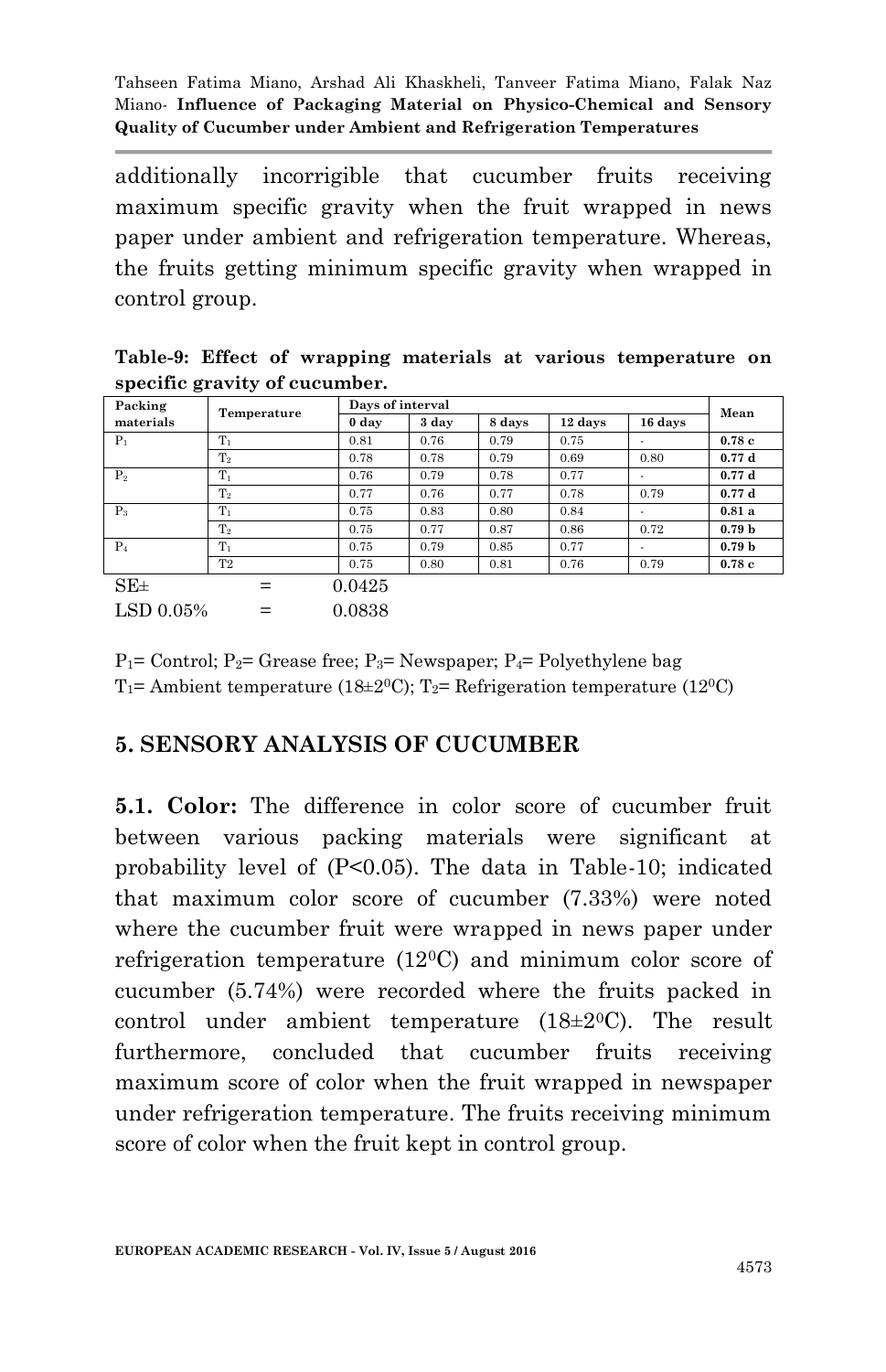| Packing<br>materials | Temperature    |        | Days of interval |        |         |                          |                   |  |
|----------------------|----------------|--------|------------------|--------|---------|--------------------------|-------------------|--|
|                      |                | 0 day  | 3 day            | 8 days | 12 days | 16 days                  | Mean              |  |
| $P_1$                | $T_1$          | 7.66   | 6.66             | 4.83   | 3.83    |                          | 5.74 d            |  |
|                      | T <sub>2</sub> | 9.00   | 8.00             | 7.00   | 6.00    | 5.00                     | 7.00a             |  |
| P <sub>2</sub>       | Tı             | 8.66   | 6.33             | 6.33   | 5.33    | $\overline{\phantom{0}}$ | 6.66 <sub>b</sub> |  |
|                      | T <sub>2</sub> | 8.83   | 7.83             | 7.00   | 6.50    | 5.50                     | 7.13a             |  |
| $P_3$                | $T_1$          | 9.33   | 7.16             | 7.00   | 5.83    | $\overline{\phantom{a}}$ | 7.33a             |  |
|                      | $\rm T_2$      | 8.33   | 7.50             | 6.50   | 5.66    | 5.00                     | 6.59c             |  |
| $P_4$                | $T_1$          | 8.50   | 7.33             | 5.33   | 4.66    |                          | 6.45c             |  |
|                      | T <sub>2</sub> | 8.83   | 7.83             | 6.83   | 5.83    | 4.66                     | 6.79 <sub>b</sub> |  |
| $SE_{\pm}$           | $=$            | 0.3657 |                  |        |         |                          |                   |  |
| LSD 0.05%<br>$=$     |                | 0.7206 |                  |        |         |                          |                   |  |

**Table-10: Effect of wrapping materials at various temperature on colour of cucumber.**

 $P_1$ = Control;  $P_2$ = Grease free;  $P_3$ = Newspaper;  $P_4$ = Polyethylene bag  $T_1$ = Ambient temperature (18±2<sup>0</sup>C);  $T_2$ = Refrigeration temperature (12<sup>0</sup>C)

**5.2. Taste:** The data in Table-11; indicated that maximum taste score of cucumber (6.67) were noted where the cucumber fruit were wrapped in polyethylene bags under refrigeration temperature (120C) and minimum taste score of cucumber (4.96) were recorded where the fruits kept in control under refrigeration temperature  $(12^{\circ}C)$ . The results with respect to the taste score of cucumber fruit was analyzed and ANOVA demonstrated significant (P<0.05) difference between wrapping materials and temperatures. The difference in taste score of cucumber fruit between various packing materials were significant at probability level of (P<0.05). The result furthermore concluded that cucumber fruits receiving maximum score of taste when the fruit wrapped in polyethylene bags under refrigeration temperature. The fruits receiving minimum score of taste when kept at control group.

**Table-11: Effect of wrapping materials at various temperature on taste of cucumber.**

| Packing        | Temperature | Days of interval | Mean  |        |         |         |                   |
|----------------|-------------|------------------|-------|--------|---------|---------|-------------------|
| materials      |             | 0 day            | 3 day | 8 days | 12 days | 16 days |                   |
| $P_1$          |             | 8.50             | 7.16  | 5.33   | 3.50    |         | 6.12c             |
|                | $T_2$       | 7.00             | 6.00  | 5.16   | 4.16    | 2.50    | 4.96 d            |
| P <sub>2</sub> |             | 9.00             | 6.66  | 5.16   | 3.50    |         | 6.08c             |
|                | $T_2$       | 8.00             | 7.00  | 6.16   | 5.16    | 3.50    | 5.96 d            |
| $P_3$          |             | 8.66             | 7.83  | 5.66   | 3.83    |         | 6.50 <sub>b</sub> |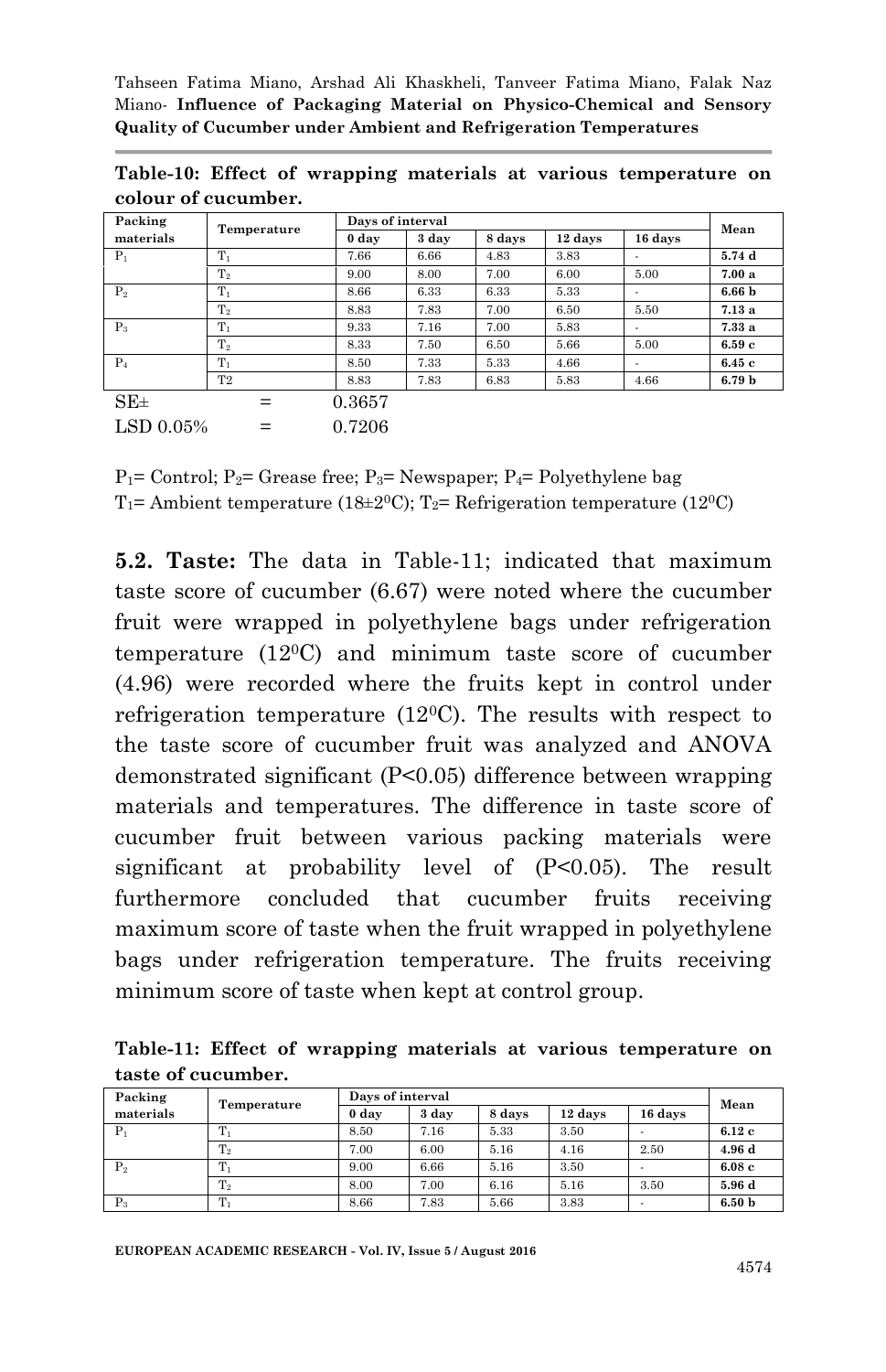|           | $\mathrm{T}_2$ | 8.50   | 7.50 | 6.83 | 5.83 | 3.66 | 6.46 <sub>b</sub> |
|-----------|----------------|--------|------|------|------|------|-------------------|
| $P_4$     | m              | 8.66   | 7.50 | 5.83 | 4.50 |      | 6.62a             |
|           | T <sub>2</sub> | 9.00   | 8.00 | 7.00 | 5.83 | 3.50 | 6.67a             |
| $SE\pm$   | $=$            | 0.3328 |      |      |      |      |                   |
| LSD 0.05% | $=$            | 0.6557 |      |      |      |      |                   |

 $P_1$ = Control;  $P_2$ = Grease free;  $P_3$ = Newspaper;  $P_4$ = Polyethylene bag T<sub>1</sub>= Ambient temperature (18 $\pm$ 2<sup>0</sup>C); T<sub>2</sub>= Refrigeration temperature (12<sup>0</sup>C)

**5.3. Tenderness:** The result for tenderness score of cucumber fruit shown in Table-12; indicated that maximum tenderness score of cucumber (6.75) were noted where the cucumber fruit were kept at control under ambient temperature (18±20C) and minimum tenderness score of cucumber (5.43) were recorded where the fruits packed in grease free paper under refrigeration temperature  $(12^{\circ}C)$ . It was concluded that cucumber fruits receiving maximum score of tenderness when the fruit kept at control under ambient temperature. ANOVA indicates nonsignificant (P>0.05) difference between wrapping materials and temperatures. The difference in tenderness score of cucumber fruit between various packing materials were non-significant at probability level of (P>0.05).

**Table-12: Effect of wrapping materials at various temperature on tenderness of cucumber.**

| Packing<br>materials         | Temperature |        | Days of interval |        |         |                          |                   |  |
|------------------------------|-------------|--------|------------------|--------|---------|--------------------------|-------------------|--|
|                              |             | 0 day  | 3 day            | 8 days | 12 days | 16 days                  | Mean              |  |
| $P_1$                        | $T_1$       | 9.16   | 8.00             | 6.16   | 3.66    |                          | 6.75a             |  |
|                              | $T_2$       | 8.83   | 7.16             | 6.00   | 5.00    | 3.50                     | 6.10c             |  |
| $P_2$                        | $T_1$       | 9.00   | 8.00             | 6.50   | 4.16    |                          | 6.92a             |  |
|                              | $T_2$       | 7.66   | 6.50             | 5.50   | 4.50    | 3.00                     | 5.43 d            |  |
| $P_3$                        | $T_1$       | 8.83   | 7.50             | 5.50   | 3.83    | $\overline{\phantom{a}}$ | 6.42 <sub>b</sub> |  |
|                              | $\rm T_2$   | 8.16   | 7.16             | 6.16   | 5.16    | 4.16                     | 6.16c             |  |
| $P_4$                        | $T_{1}$     | 9.00   | 7.66             | 5.33   | 3.66    | $\overline{\phantom{a}}$ | 6.41 <sub>b</sub> |  |
|                              | T2          | 7.66   | 6.83             | 5.83   | 4.83    | 3.83                     | 5.80 d            |  |
| $SE\pm$                      | $=$         | 0.3212 |                  |        |         |                          |                   |  |
| $\mathrm{LSD}~0.05\%$<br>$=$ |             | 0.6330 |                  |        |         |                          |                   |  |

 $P_1$ = Control;  $P_2$ = Grease free;  $P_3$ = Newspaper;  $P_4$ = Polyethylene bag  $T_1$ = Ambient temperature (18±2<sup>o</sup>C);  $T_2$ = Refrigeration temperature (12<sup>o</sup>C)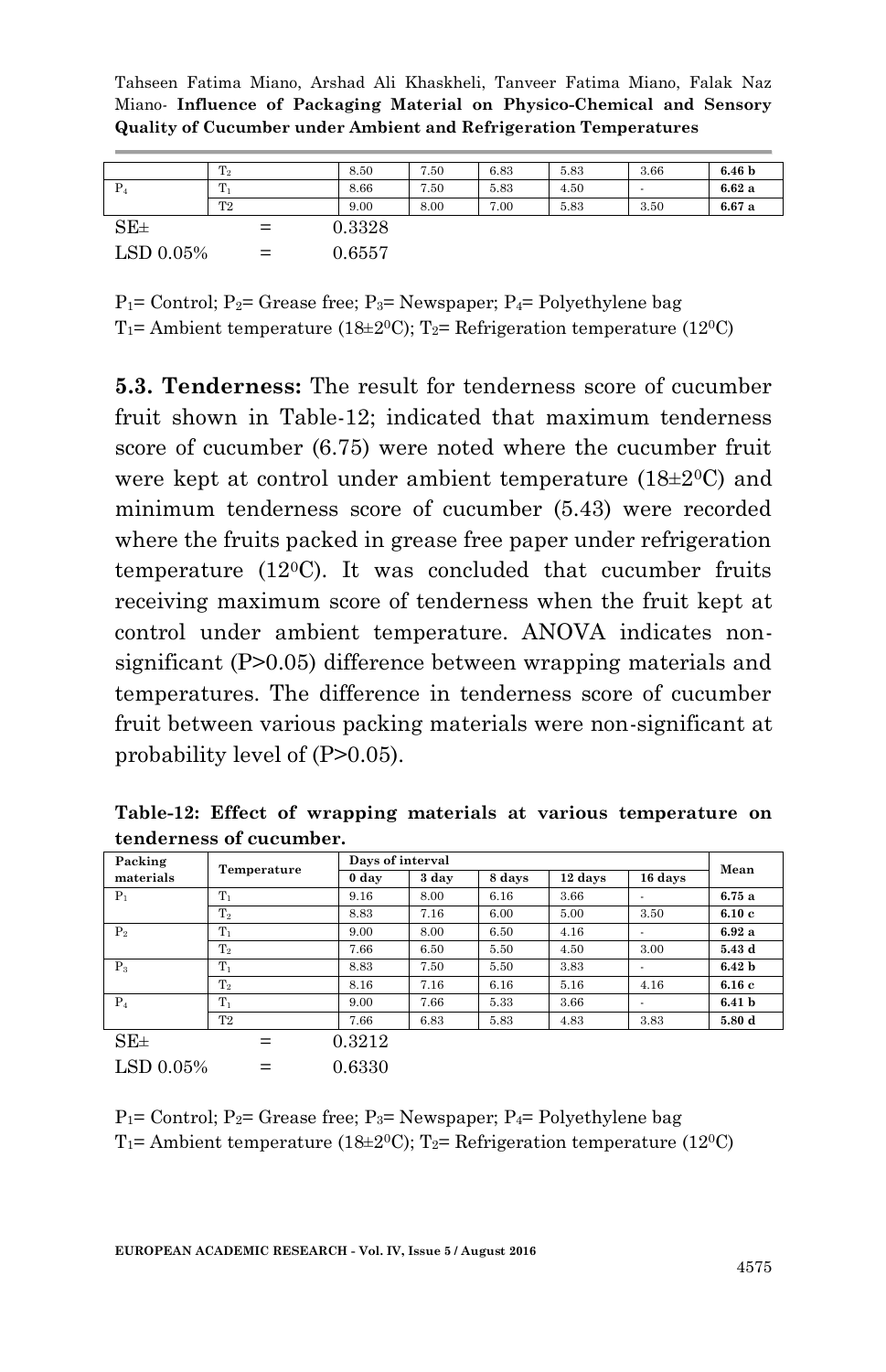**5.4. Appearance:** Appearance of cucumber fruit were evaluated by a panel of judges at Laboratory of Food Sciences and Technology. The data interpreted, analyzed and presented in Table-13; which showed that maximum appearance score of cucumber (6.36) were noted where the cucumber fruit were wrapped in polyethylene bags under refrigeration temperature  $(12<sup>0</sup>C)$  and minimum appearance score of cucumber (5.83) were recorded where the fruits packed in news paper under ambient temperature  $(18\pm20)$ . The results further indicates that cucumber fruit showed improvement in appearance when the fruit stored at polyethylene bags at refrigeration temperature, but no significant changing were observed in appearance of cucumber when it stored at ambient temperature under various wrapping materials. Statistically the difference in tenderness of cucumber fruit between various wrapping materials and temperatures were non-significant (P>0.05).

**Table-13: Effect of wrapping materials at various temperature on appearance of cucumber.**

| Packing<br>materials | Temperature |        | Days of interval |        |         |                          |                   |  |
|----------------------|-------------|--------|------------------|--------|---------|--------------------------|-------------------|--|
|                      |             | 0 day  | 3 day            | 8 days | 12 days | 16 days                  | Mean              |  |
| $P_1$                | $T_1$       | 8.50   | 7.16             | 5.50   | 3.66    |                          | 6.21c             |  |
|                      | $T_2$       | 9.00   | 7.83             | 6.00   | 4.16    | 2.83                     | 5.96 d            |  |
| P <sub>2</sub>       | $T_1$       | 8.33   | 6.83             | 5.16   | 3.50    | $\overline{\phantom{a}}$ | 5.96 d            |  |
|                      | $T_2$       | 8.83   | 7.66             | 6.00   | 4.83    | 3.83                     | 6.23c             |  |
| $P_3$                | $T_1$       | 7.83   | 6.66             | 5.33   | 3.50    | $\overline{\phantom{a}}$ | 5.83 d            |  |
|                      | $T_2$       | 9.00   | 7.66             | 6.33   | 5.33    | 4.33                     | 6.53a             |  |
| $P_4$                | $T_1$       | 8.00   | 6.83             | 5.16   | 3.50    |                          | 5.87 d            |  |
|                      | T2          | 9.33   | 7.50             | 6.33   | 5.16    | 3.50                     | 6.36 <sub>b</sub> |  |
| $SE\pm$              | $=$         | 0.2489 |                  |        |         |                          |                   |  |
| LSD 0.05%            |             | 0.4905 |                  |        |         |                          |                   |  |

 $P_1$ = Control;  $P_2$ = Grease free;  $P_3$ = Newspaper;  $P_4$ = Polyethylene bag T<sub>1</sub>= Ambient temperature (18 $\pm$ 2<sup>0</sup>C); T<sub>2</sub>= Refrigeration temperature (12<sup>0</sup>C)

**5.5. Overall acceptability:** The result for overall acceptability of cucumber fruit were evaluated and the data presented in Table-14; which revealed that maximum overall acceptability score of cucumber (29.97) were noted where the cucumber fruit were wrapped in grease free paper under refrigeration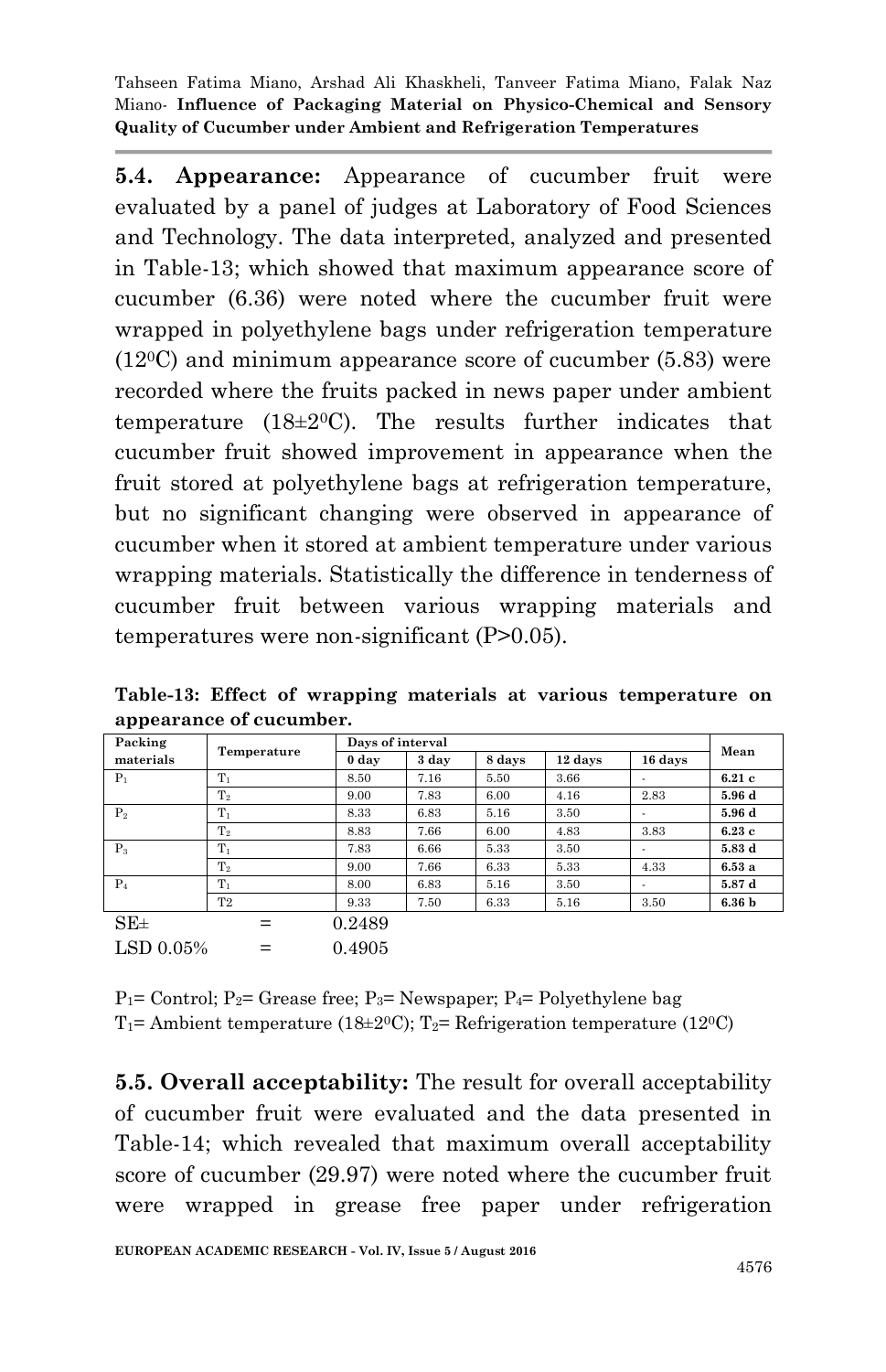temperature (120C) and minimum overall acceptability score of cucumber (22.00) were recorded where the fruits kept at control under ambient temperature  $(18\pm20)$ . Statistically the difference in tenderness of cucumber fruit between various wrapping materials and temperatures were non-significant (P>0.05).The results further indicates that cucumber fruit showed better scoring for overall acceptability when the fruit stored at grease free paper at refrigeration temperature. Minimum score for overall acceptability of cucumber fruit were observed when the cucumber fruit were kept in control group.

**Table-14: Effect of wrapping materials at various temperature on overall acceptability of cucumber.**

| Packing        | Temperature    | Days of interval | Mean  |        |         |         |                    |
|----------------|----------------|------------------|-------|--------|---------|---------|--------------------|
| materials      |                | 0 day            | 3 day | 8 days | 12 days | 16 days |                    |
| $P_1$          | $T_1$          | 32.16            | 25.83 | 19.16  | 10.83   |         | 22.00 d            |
|                | $\mathrm{T}_2$ | 39.16            | 34.16 | 29.66  | 25.00   | 20.00   | 29.60 a            |
| P <sub>2</sub> | $T_1$          | 39.16            | 29.50 | 22.00  | 12.83   |         | 25.87c             |
|                | $\rm T_2$      | 40.33            | 35.00 | 30.00  | 25.00   | 19.50   | 29.97 a            |
| $P_3$          | $T_1$          | 42.83            | 30.33 | 22.50  | 13.33   |         | 27.25 <sub>b</sub> |
|                | $\mathrm{T}_2$ | 38.83            | 34.50 | 29.50  | 23.66   | 20.83   | 29.46 a            |
| $P_4$          | $T_1$          | 31.66            | 26.66 | 22.16  | 13.83   |         | 23.58 d            |
|                | T <sub>2</sub> | 39.50            | 35.00 | 29.16  | 24.16   | 19.16   | 29.40a             |
| $SE_{\pm}$     |                | 1.5196           |       |        |         |         |                    |

 $P_1$ = Control;  $P_2$ = Grease free;  $P_3$ = Newspaper;  $P_4$ = Polyethylene bag T<sub>1</sub>= Ambient temperature (18 $\pm$ 2<sup>0</sup>C); T<sub>2</sub>= Refrigeration temperature (12<sup>0</sup>C)

### **6. DISCUSSION**:

 $LSD 0.05\% = 0.0838$ 

In the current study average weight and length of cucumber was greater when wrapped in polyethylene bags, diameter was greater when kept at control. Chemical properties of cucumber indicates that moisture content, ash content, pH, total acidity, were higher in control group compared to treatment groups. Maximum TSS content were noted where the cucumber packed in news paper under refrigeration temperature  $(12^{\circ}C)$ . Specific gravity of cucumber fruit were higher when wrapped in news paper under ambient and refrigeration temperature. Sensorial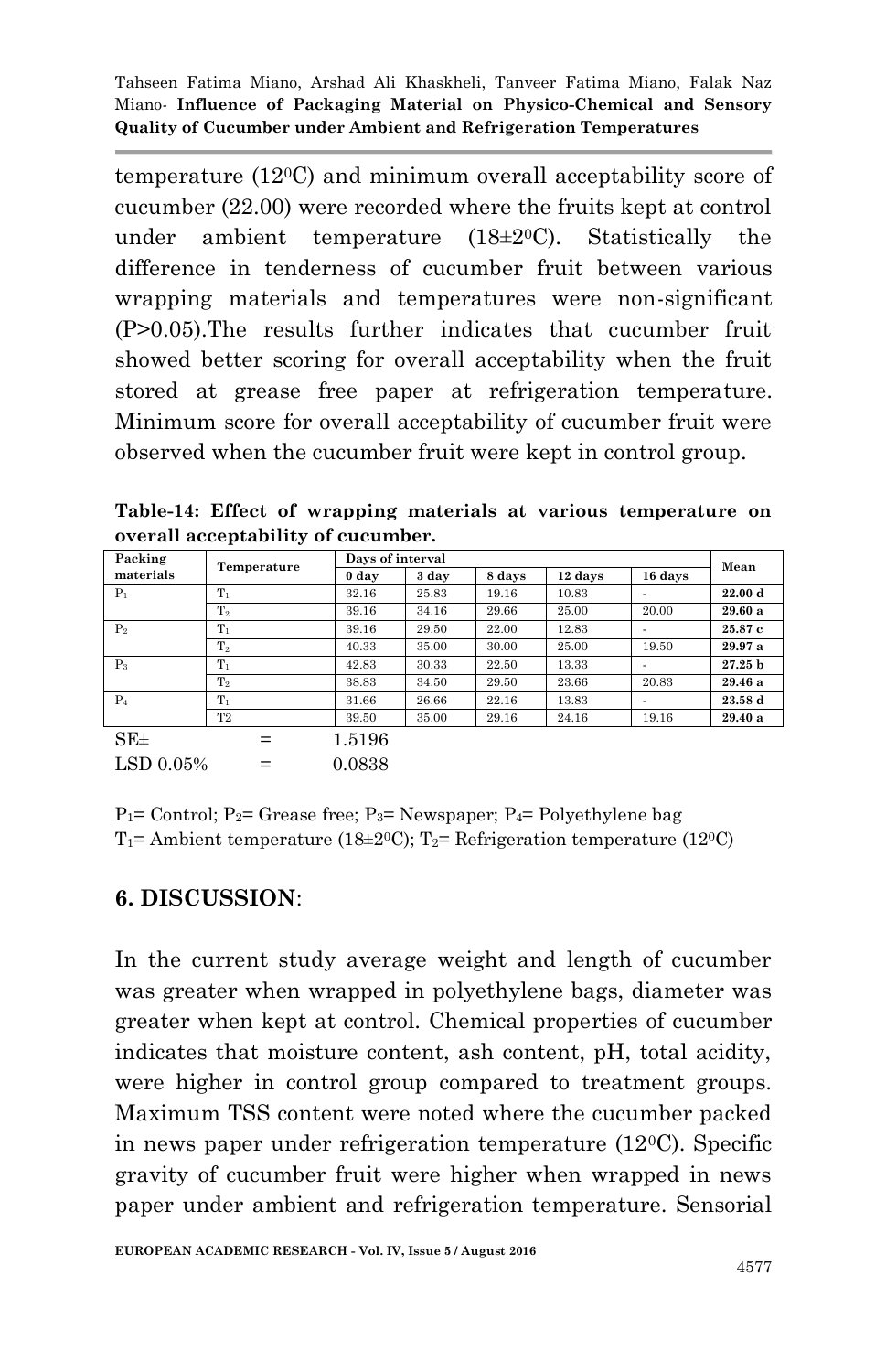analysis of cucumber showed that maximum color score of cucumber were noted where the cucumber fruit were wrapped in news paper under refrigeration temperature (120C). Taste score were higher when wrapped in polyethylene bags under refrigeration temperature (120C). Tenderness score were higher when the fruit kept at control under ambient temperature  $(18\pm20)$ . Appearance score was greater when fruit was wrapped in polyethylene bags under refrigeration temperature  $(12^{\circ}C)$ . Maximum overall acceptability score of cucumber was greater when wrapped in grease free paper under refrigeration temperature (120C). Present findings of the current study was supported with (Mahajan *et al.,* 2014) packaging materials enhanced the physio chemical properties of cucumber without undesirable effects on quality. (Manjunatha and Anurag 2014) revealed that cucumber can be stored under MAP with 2 perforations at  $4 \pm 1$  °C and  $90 \pm 2$  % RH and ambient condition  $(23-26 \degree C \text{ and } 63-66 \% \text{ RH})$  for 12 and 6 days, respectively. Sudhakar and Shivashankara (2014) reported that packaging materials significantly improves that nutritional quality of cucumber at ambient temperature (24–32 °C and 60–70 % RH) with good surface yellow colour (reflected by hue and chroma values), edible softness, retention of nutritional quality and acceptable organoleptic quality. (Xiangyong *et al.,* 2014) they concluded that packaging material was helpful to preserve quality of fresh-cut cucumbers. (Dhall *et al.,* 2013) specifies that sensory attributes score was highest in shrink wrapped cucumbers as related to unwrapped cucumbers at the end of both storage conditions. Thus, it can be determined that single shrink wrapped (60 gauge) cucumber can be kept well up to 15 days at  $12\pm1$ °C and 90-95% RH and for 5 days at ambient circumstances (29-33°C, 65-70% RH) with maximum holding of green color, no spoilage, lowest weight and firmness loss and very good sensory quality attributes whereas, unwrapped fruits can be stored well up to 9 days at 12±1°C and 90-95% RH and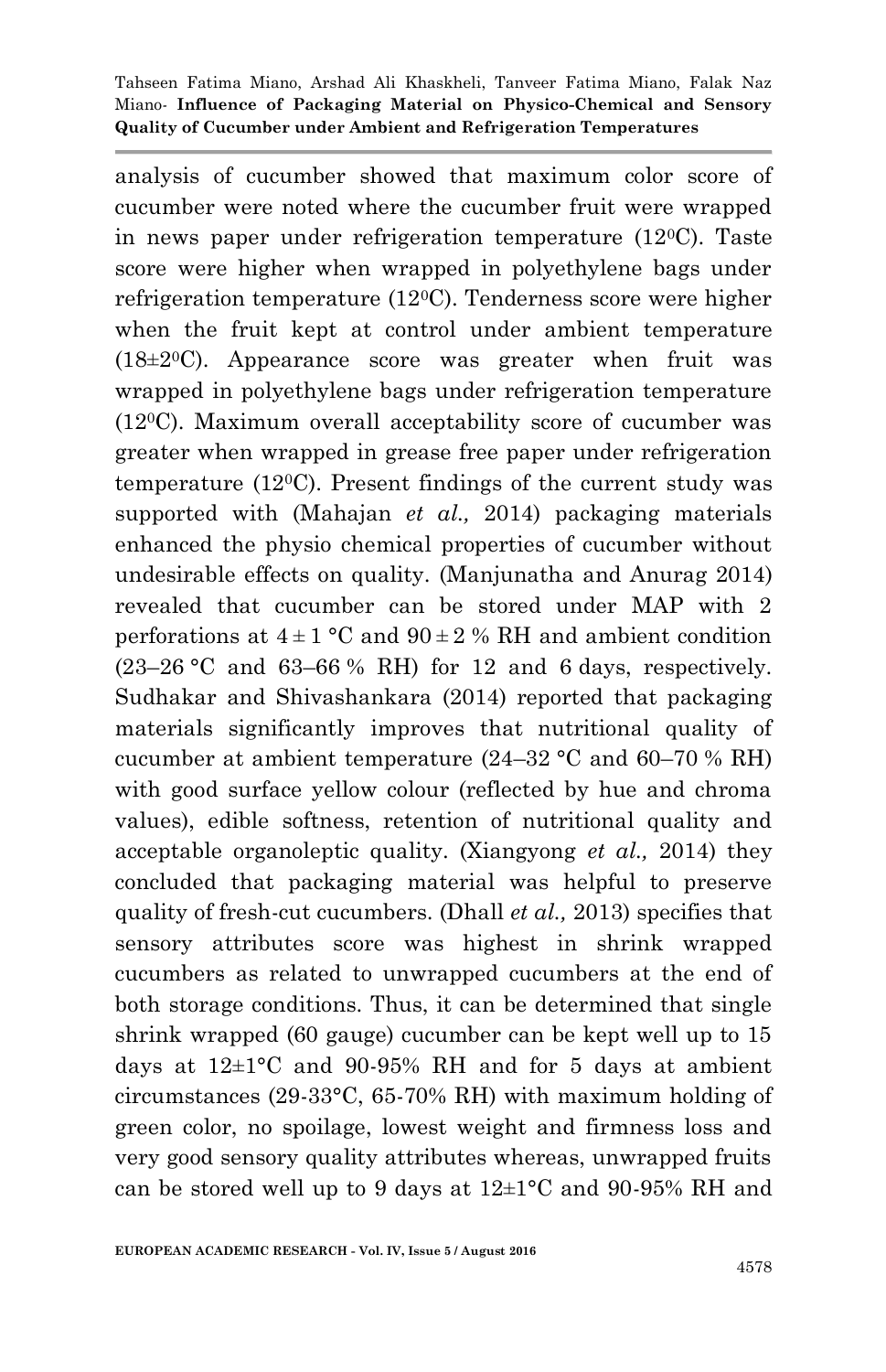for 2 days at ambient conditions with maximum retention of physico-chemical quality attributes. (Marcel, 2013). The highest values of ascorbic acid (vitamin C) were recorded in the samples where used non-iodized salt. The greatest percentage reduction of ascorbic acid was after 15 days of packaging in papers. (Sen ,2013) reported that generally effects of packages on chemical attributes of cucumbers did not create significant differences. Research results showed that long cucumbers no packed or wrapped with shrink film would be stored for 20 days, on the other hand MA package extended storage period to 30 days. (Cazier and Baptiste, 2012) reported that a reduction of moisture loss was of highest importance in the preservation of cucumber mass. Both respiration and transpiration rates were strongly influenced by the surrounding temperature and relative humidity. Film wrapping reduced significantly the effect of surrounding temperature and relative humidity. (Dhall *et al.* 2012) concluded that individual shrink wrapped cucumber can be stored well upto 15 days at  $12 \pm 1$  °C and 90–95% RH and for 5 days at ambient conditions (29–33 °C, 65–70% RH) with maximum retention of green colour, no spoilage, minimum weight and firmness loss and very good sensory quality attributes whereas, unwrapped fruits can be stored well upto 9 days at  $12 \pm 1$  °C and 90–95% RH and for 2 days at ambient conditions with maximum retention of physico-chemical quality attributes. (Fahad *et al.* 2012) reported that sensory characteristics of cucumber such as color, taste, tenderness, appearance and overall acceptability of coated (5-20%) cucumbers were much better preserved while storing at 10 and 25oC for 16 days.

# **7. CONCLSUION:**

Keeping in view of the facts stated above, it was concluded that packaging materials (newspaper and polyetyhylene bags)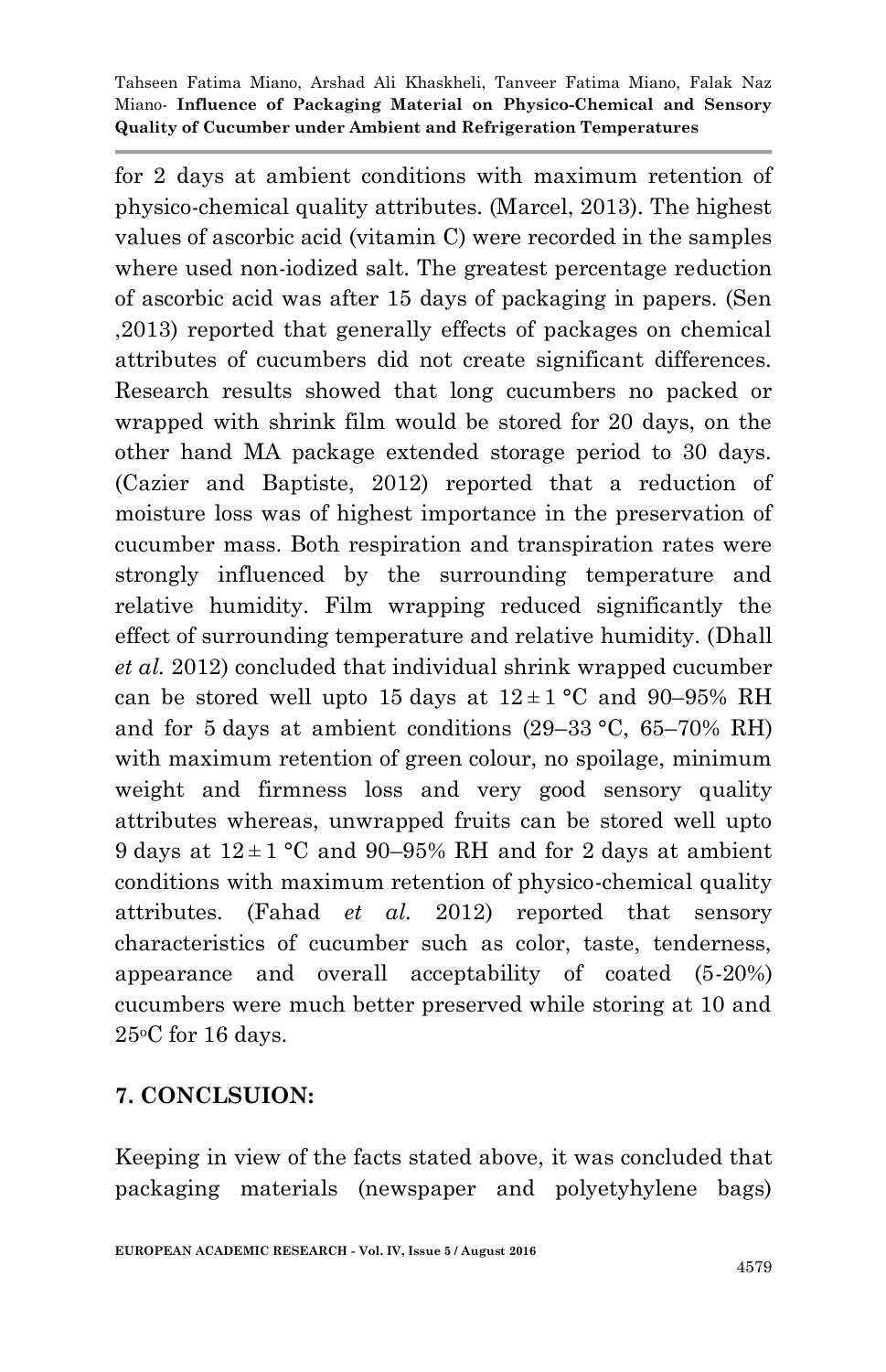significantly enhanced the weight, length, diameter, TSS, pH, Total acidity, colour, taste, appearance and overall acceptability of cucumber fruit under ambient and refrigeration temperature.

### **REFERENCES**

- 1. Adamicki, F. 2011. Effects of storage temperature and wrapping on the keeping quality of cucumber fruits. J. Food Sci., 85 (2) : 325-330.
- 2. Adeyeri, M.K. 2015 Analysis of packaging and delivery operation in a cucumber packaging factory using Lean Six Sigma,,j.Manag. Engi and Technol (PICMET) P 1407-1414
- 3. Amerine, M.A., R.M. Pangborn, E.B. Roessler. 1965. Principles of sensory evaluation of food. In: Food Science and Technology Monographs. Academic Press, New York. pp: 338-339.
- 4. AOAC, 2000. Approved Methods of the Association of American Cereal Chemists. 10th Ed., Minnesota, USA.
- 5. AOAC, 2000. Official Methods of Analysis. 17th ed Association of Official Analytical Chemists, Gaithersburg, Arlington, VA.
- 6. B.W. Philp, B.L. Tugwel. 2009. development of continental cucumber packaging, 10.17660/Actahortic..247.63
- 7. Bahnasawy and Khater 2014. Effect of Wax Coating on the Quality of Cucumber Fruits during StorageJ Food Process Technol 2014, 5:6
- 8. Baldwin, E. A. 2003. Coatings and other supplemental treatments to maintain vegetable quality. In: Bartz JA, Brecht JK, eds. Postharvest physiology and pathology of vegetables. Marcel Dekker, INC., New York, Basel, USA, 413-435.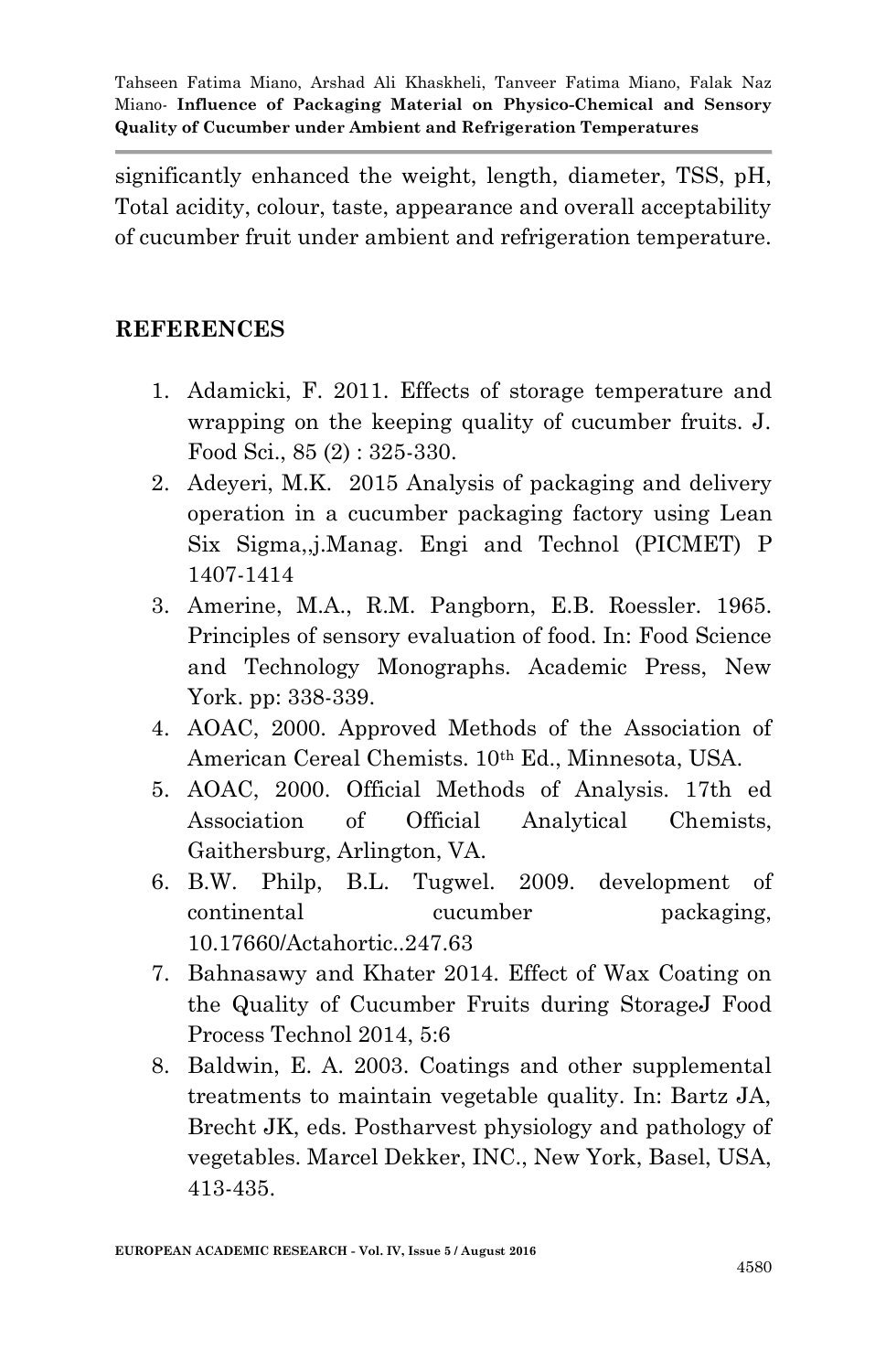- 9. Bastrash, S., J. Makhlouf, F. Castaigne and C. Willemot. 1993. Optimal controlled atmosphere conditions for storage of broccoli florets. J. Food Sci., 58, 338-341.
- 10. Buntong, B. 2010. Guideline of research and development technology of postharvest tomato and chilly. Project RETA 6208, AVRDC-The world vegetable Center.
- 11. Cazier, T. and J. Baptiste. 2012. Mathematical modelling of gas exchanges in film-wrapped cucumbers. J. Agri. Sci., 58 (2) : 954-950.
- 12. Chien, Y., U. Wang and Q. Ling. 2012. Modified atmosphere packaging alleviates chilling injury in cucumbers. J. Food Sci., 20 (1) : 325-332.
- 13. Deell, J.R., C. Vigneault and S. Lemerre. 2000. Water temperature for hydrocooling field cucumbers in relation to chilling injury during storage. Postharvest Biol. Technol., (18): 27-32.
- 14. Dhall, R.K., B.V.C. Mahajan, A. Garg and S.R. Sharma. 2013. Evaluation of shrink wrapping on shelf life and quality of cucumber during different storage conditions. J. Food Sci., 45 (3) : 587-592.
- 15. Diagno, R., C. Rossana, D. A. Maria and G. Marco. 2013. Exploitation of vegetables and fruits through lactic acid fermentation. J. Food Microbiol., 33(1): 15-20.
- 16. El Ghaouth, A., J. Arul and R. Ponnampalam. 1991. Use of chitosan coating to reduce water loss and maintain quality of cucumber and bell pepper fruits. J. Food Proc. Pres., 15 : 359-368.
- 17. Food and Agriculture organization of the United Nations. 2005. Production quantity (1000 tonnes) / cucumbers and gherkins. www.http://faostat.fao.org
- 18. Funamoto, Y., N. Yamauchi, T. Shigenaga and M. Shigyo. 2002. Effects of heat treatment on chlorophyll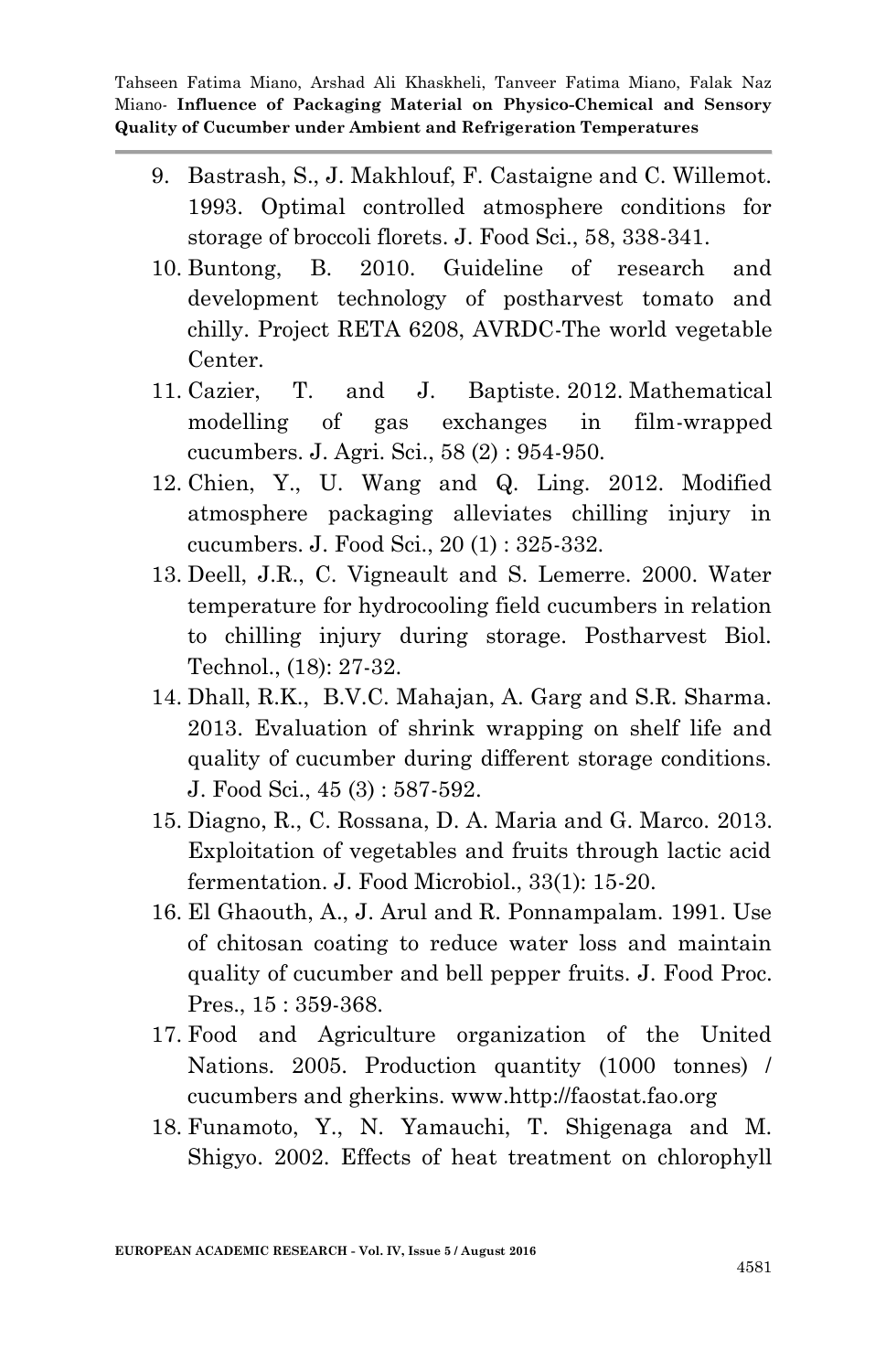> degrading enzymes in stored broccoli (*Brassica oleraceae* L.). Postharvest Biol. Technol., (24): 163-170.

- 19. Hobson, G. E. 2002. Controlling the ripening of cucumber fruit span. 25(1): 21-23.
- 20. Kader, A. A. 2003. Post harvest quality maintenance of fruits and vegetables in developing countries. In: Lieberman M, eds. Post harvest physiology and crop preservation. Plenum Press, London, England, 455-470.
- 21. Kanellis, A.K., L. L. Morris and M.E. Saltveit. 1986. Effect of stage of development on post harvest behavior of cucumber fruit. Hort. Sci., 21 : 1165-1167.
- 22. Kasim M. U. and R. Kasim 2011 vapor heat treatment increases quality and prevent chilling injury of cucumber (cucumis melo L. cv. Silor), J. Agric.Environ.Sci., 11(2)269-271
- 23. Kaynas, K. and I.S. Ozelkok. 1999. Effect of semperfresh on postharvest behavior of cucumber (*Cucumis sativus* L.) and summer squash (*Cucurbito pepo* L.) fruits. Acta Hort., 492 : 213-220.
- 24. Krochta, J. M. and C.D. Mulder-Johnston. 1997. Edible and biodegradable polymer films: challenges and opportunities. Food Technol., 51 : 61-74.
- 25. Maftoonazad, N. and H. S. Ramaswamy. 2008. Effect of pectin-based coating on the kinetics of quality change associated with stored avocados. J. Food Proc. Pres., 32 (4) : 621-643.
- 26. Maftoonazad, N., H. S. Ramaswamy and M. Marcotte. 2007. Evaluation of factors affecting barrier, mechanical and optical properties of pectin-based films using response surface methodology. J. Food Proc. Eng., 30 (5) : 539-563.
- 27. Mahajan, B.V.C., W.S. Dhillon, M. Kumar and B. Singh. 2014. Effect of different packaging films on shelf life and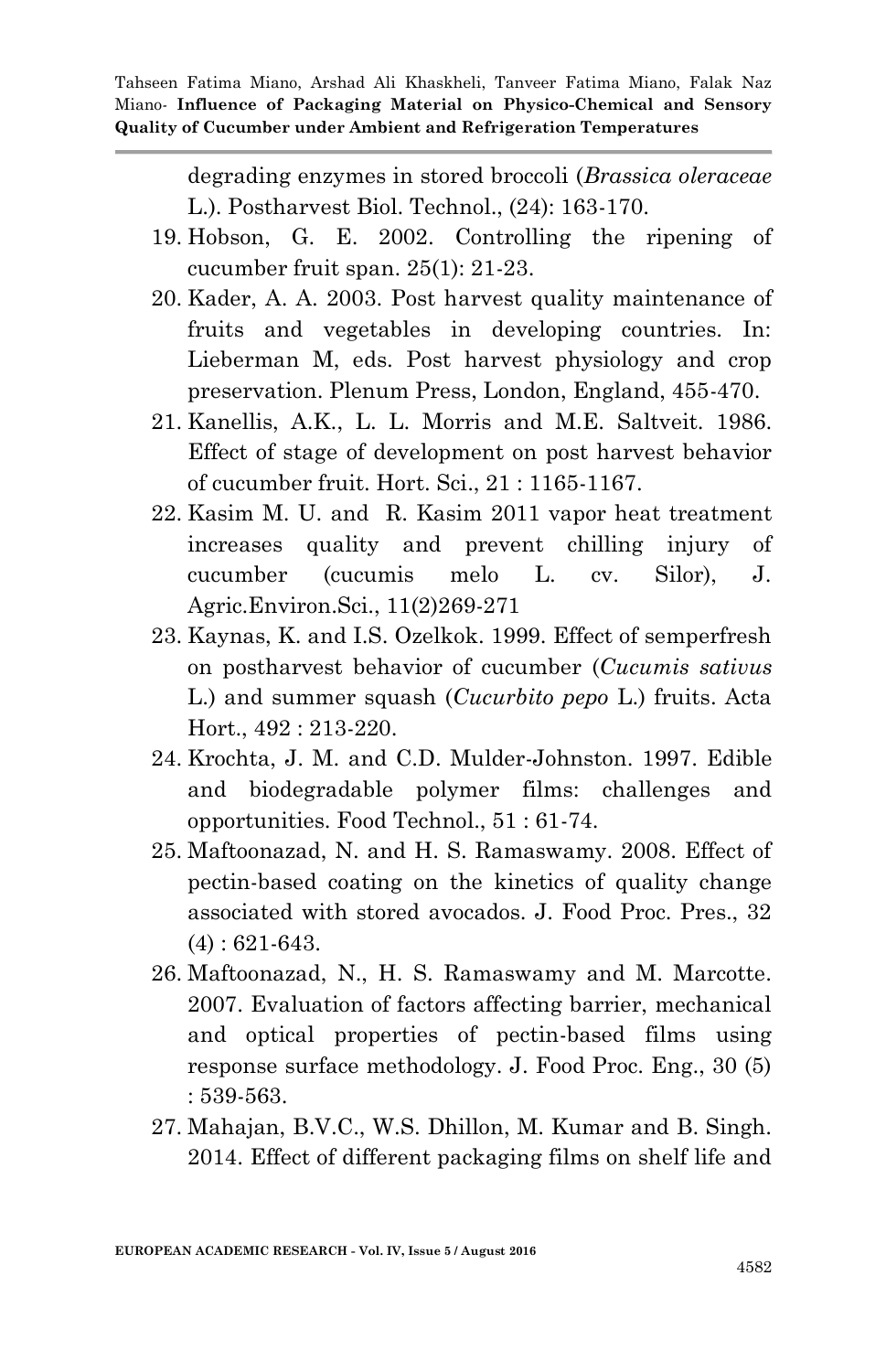> quality of cucumber under super and ordinary market conditions. J. Food Sci. Technol., 3 (5): 35-39.

- 28. Manjunatha, M. and R.K. Anurag. 2014. Effect of modified atmosphere packaging and storage conditions on quality characteristics of cucumber. J. Food Sci. Technol., 51 (11): 3470-3475.
- 29. Marcel, A. 2013. The evolution of some chemical parameters during Cucumbers packaging in papers.
- 30. Mikal, E.S. 2010. Cucumber. Department of vegetable crops, Mamn lab. University of California, California. (Retrieved on October 2, 2011. From; www.ba.ars.usda.gov/ hb66/057 cucumber.pdf.)
- 31. Moalemiyan, M. and H. S. Ramaswamy. 2012. Quality retention and shelf-life extension in Mediterranean cucumbers coated with a pectin-based film. J. Pl. Sci., 22 (2) : 698-702.
- 32. Ockerman, H. W. 1985. Quality control of vegetables and fruits. 13th Ed. The Ohio State University, Colombus, OH.
- 33. Okoye, Ngozi and Franca. 2013. Proximate Analysis and Protein Solubility of Four Cucurbits Found in Nigeria,J. Pak Nutri., 12 (1): 20-
- 34. Ozer, H. M., B. Akbudak, V. Uylaser and E. Tamer. 2006. The effect of controlled atmosphere storage on pickle production from pickling cucumbers cv. Troy. European Food Res. Technol., 222 : 118-129.
- 35. Phnom, P. C. 2012. Assessment of the shelf-life of cucumber under three low cost storage methods songhak phal. J. Food Sci., 32 (2) : 425-430.
- 36. Puttalingamma, V. and B. Khyrunnisa. 2012. An approach of conventional coating method to minimize spoilage and sensory quality of cucumber and capsicum. J. Food Sci., 35 (2) : 525-532.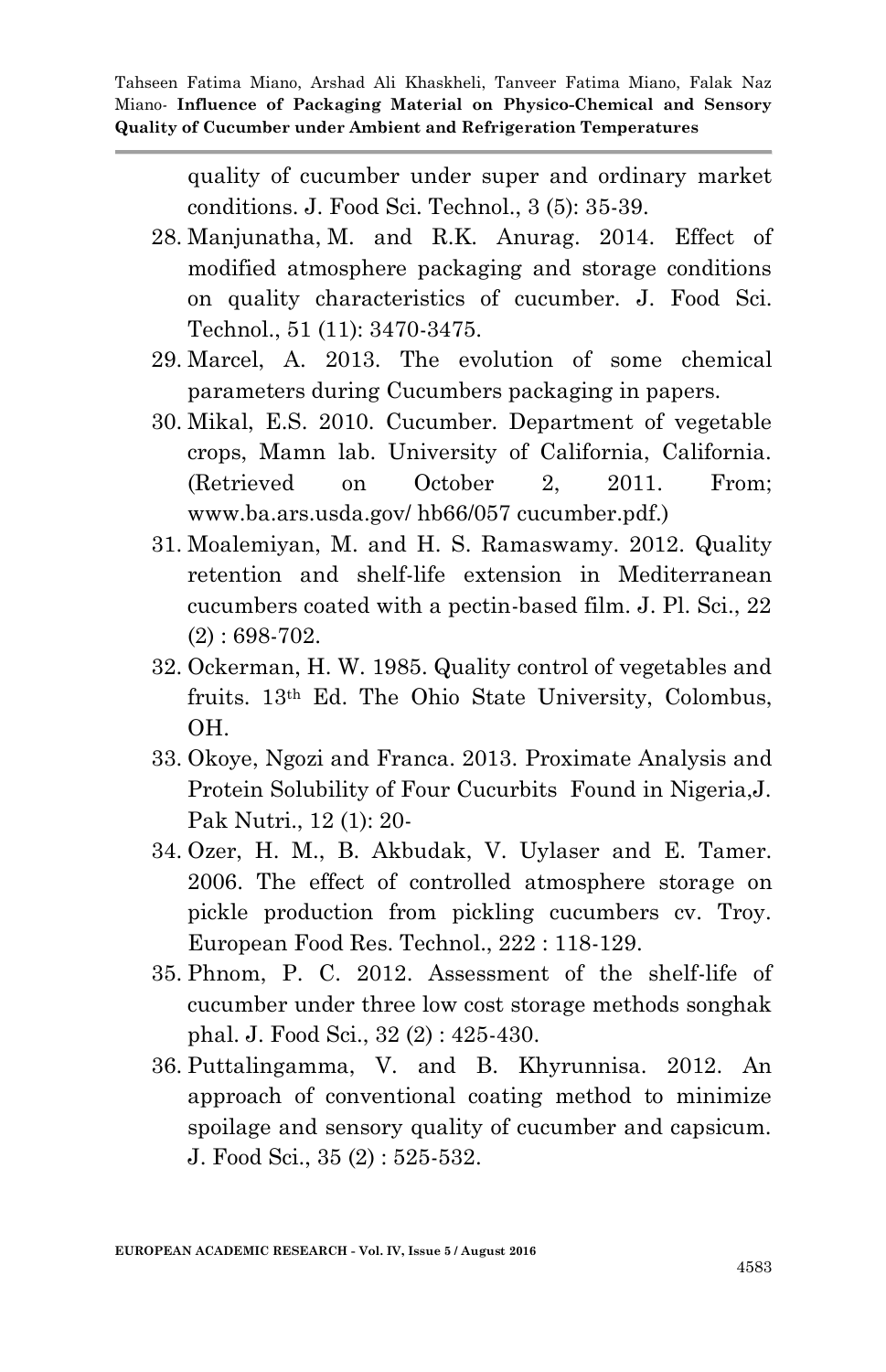- 37. Ryall, A. L. and J. W. Lipton. 1983. Handling, transportation and storage of fruits and vegetables. Vol. 1: Vegetables and melons. AVI Pub. CO., Westport, CT, 156.
- 38. Sen, F. 2013. Quality changes of cucumber (*Cucumis sativus* L.) fruits stored in different packages. J. Ziraat Fakültesi Dergisi - Süleyman Demirel Uni., 8(1): 60-70.
- 39. Shetty, K. K., M. J. Klowden. B. B. Jang and W. J. Kochan. 2005. Individual Shrink Wrapping: A Technique for fruit fly disinfestations on Tropical Fruits. Hort. Sci., 24(1): 317- 320.
- 40. Smith, S., J. Geeson and J. Stow. 1987. Production of modified atmospheres in deciduous fruits by the use of films and coatings. Hort. Sci., 22 : 772-776.
- 41. Snowdon, A. L. 1990. A color atlas of post harvest diseases and disorders of fruits and vegetables. Volume 2: Vegetables. Wolfe Scientific Ltd, Barcelona, Spain, 12- 15.
- 42. Sudhakar R. and K.S. Shivashankara. 2014. Individual shrink wrapping extends the storage life and maintains the antioxidants of cucumber stored at 8 °C. J. Food Sci. Technol., 3 (5): 25-27.
- 43. Wang, C. Y. and L. Qi. 1997. Controlled atmosphere storage affects quality and chilling susceptibility of cucumbers. J. Food Qual., 20 : 559-566.
- 44. Wikipedia, 2014. http://en.wikipedia.org/wiki/Cucumber.
- 45. Wills, R. H. H., W. B. McGlasson, D. Graham and D. Joyce. 1998. Post harvest: an introduction to the physiology and handling of fruit, vegetables, and ornamentals. CAB International, New York, USA, 52-67.
- 46. Xiangyong, M., M. Zhang, Z. [Zhonggang](http://link.springer.com/search?facet-author=%22Zhonggang+Zhan%22) and [B.](http://link.springer.com/search?facet-author=%22Benu+Adhikari%22)  [Adhikari.](http://link.springer.com/search?facet-author=%22Benu+Adhikari%22) 2014. Changes in quality characteristics of fresh-cut cucumbers as affected by pressurized argon treatment**.** [Food and Bio. Technol.,](http://link.springer.com/journal/11947) 7 (3): 693-701.